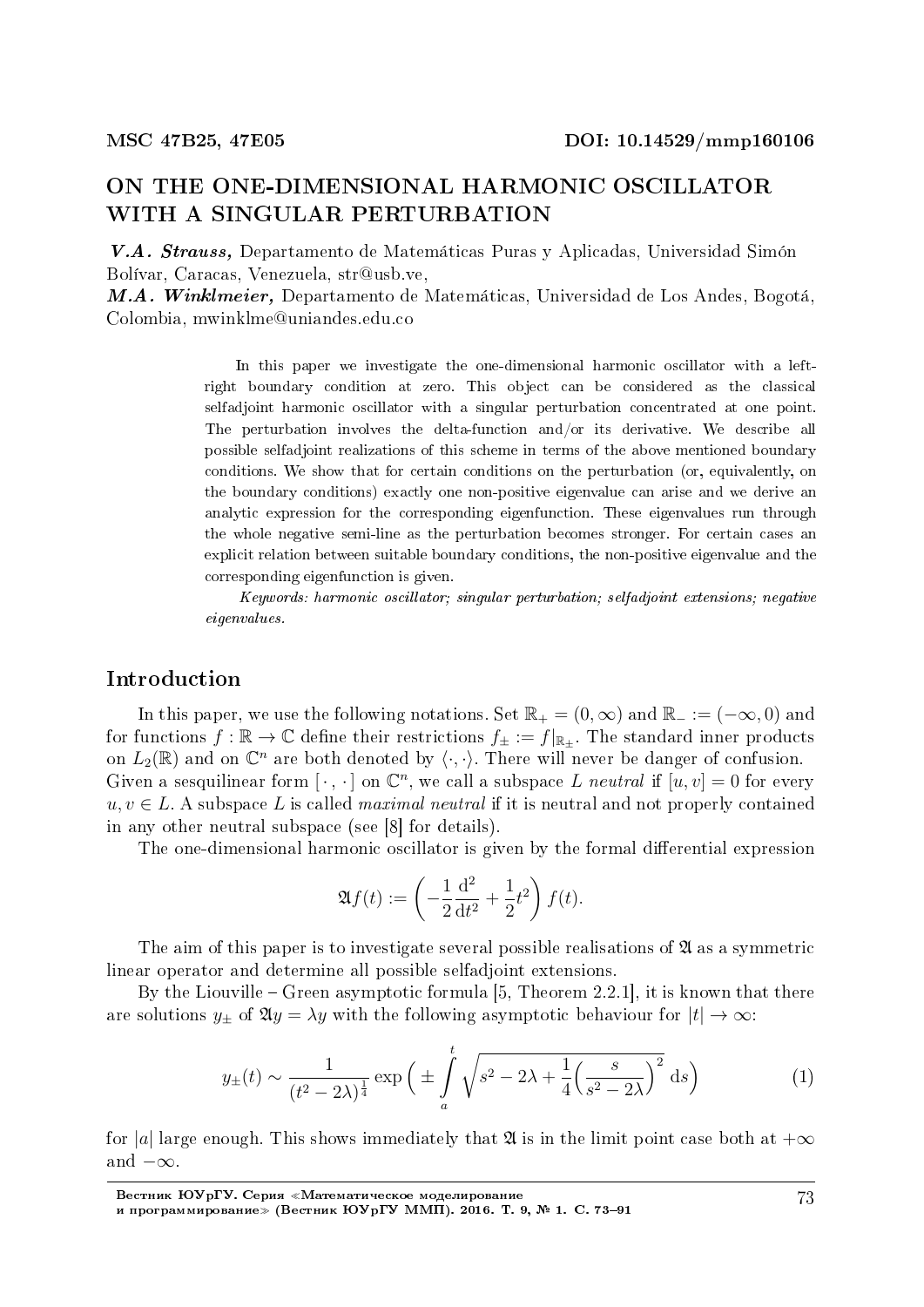In order to assign an operator to the differential expression  $\mathfrak{A}$ , we need to specify a domain of admissible functions. The *minimal operator* associated with  $\mathfrak{A}$  is

$$
A^{\min} f = \mathfrak{A} f, \qquad \mathcal{D}(A^{\min}) = C_c^{\infty}(\mathbb{R}). \tag{2}
$$

Since  $\mathfrak A$  is in the limit point case both at  $+\infty$  and  $-\infty$ , the operator  $A^{\min}$  is essentially selfadioint (see, e.g. [12, 7.1.3]). Its closure is the so-called *maximal operator* associated to  $\mathfrak{A}$ :

$$
Af = \mathfrak{A}f, \qquad \mathcal{D}(A) = \{f : \mathbb{R} \to \mathbb{C} : f, f' \text{ abs. cont.}, f, \mathfrak{A}f \in L_2(\mathbb{R})\}.
$$
 (3)

Note that

$$
A^{\min} \subset \overline{A^{\min}} = A = A^*.
$$

It is well known that *A* has a compact resolvent, and that its spectrum consists of simple eigenvalues:

$$
\sigma(A) = \sigma_p(A) = \left\{ n + \frac{1}{2} : n \in \mathbb{N}_0 \right\}.
$$
 (4)

The corresponding eigenfunctions are

$$
\psi_n(t) = e^{-t^2/2} c_n H_n(t)
$$

where  $H_n$  is the *n*th Hermite polynomial of order *n*,

$$
H_n(t) = (-1)^n e^{t^2} \frac{d^n}{dt^n} e^{-t^2},
$$

and the normalization factor  $c_n := (\pi^{\frac{1}{2}} 2^n n!)^{-\frac{1}{2}}$  is chosen such that  $\langle \psi_n, \psi_m \rangle = \delta_{nm}$ .

**Remark 1.** A straightforward calculation shows that if *u* is a solution of  $(24+\lambda)u = 0$ , then  $(t-\frac{d}{dt})$  $\frac{d}{dt}$ <sup>*n*</sup></sup> *u* is a solution of  $(2l + \lambda - n)u = 0$  and  $(t + \frac{d}{dt})$  $\frac{d}{dt}$ <sup>*n*</sup> *u* is a solution of  $(2l + \lambda + n)u = 0$ .

In particular, all eigenfunctions of *A* can be obtained by the recursion

$$
\psi_0(t) = \pi^{-\frac{1}{2}} e^{-t^2/2}, \qquad \psi_n(t) = c_n \left( t - \frac{d}{dt} \right)^n e^{-t^2/2}, \qquad n \ge 1.
$$
 (5)

Note that  $\left(\frac{d}{dt} + t\right)^n \psi_0 = 0$ , in agreement with the fact that *A* has no negative eigenvalues.

From the recursion formula (5) it is clear that  $\psi_n$  is an even function if *n* is even, and that it is an odd function, if *n* is odd.

In Section 1 we consider the restriction of the harmonic oscillator to the open half lines R*±*:

$$
A_{\pm}^{\min} f(t) := \mathfrak{A} f(t), \qquad \mathcal{D}(A_{\pm}^{\min}) := C_c^{\infty}(\mathbb{R}_{\pm}), \qquad (6)
$$

$$
A_{\pm}^{\max} f(t) := \mathfrak{A} f(t), \qquad \mathcal{D}(A_{\pm}^{\max}) := \left\{ f : \mathbb{R}_{\pm} \to \mathbb{C} \; : \; \begin{array}{c} f, f' \text{ abs. cont.}, \\ \mathfrak{A} f|_{\mathbb{R}_{\pm}} \in L_2(\mathbb{R}_{\pm}) \end{array} \right\}.
$$
 (7)

With them we define

$$
A_0 = A^{\min}_{-} \oplus A^{\min}_{+}.
$$
\n
$$
(8)
$$

Clearly,  $\mathcal{D}(A_0^*) = \mathcal{D}(A_-^{\max}) \oplus \mathcal{D}(A_+^{\max}).$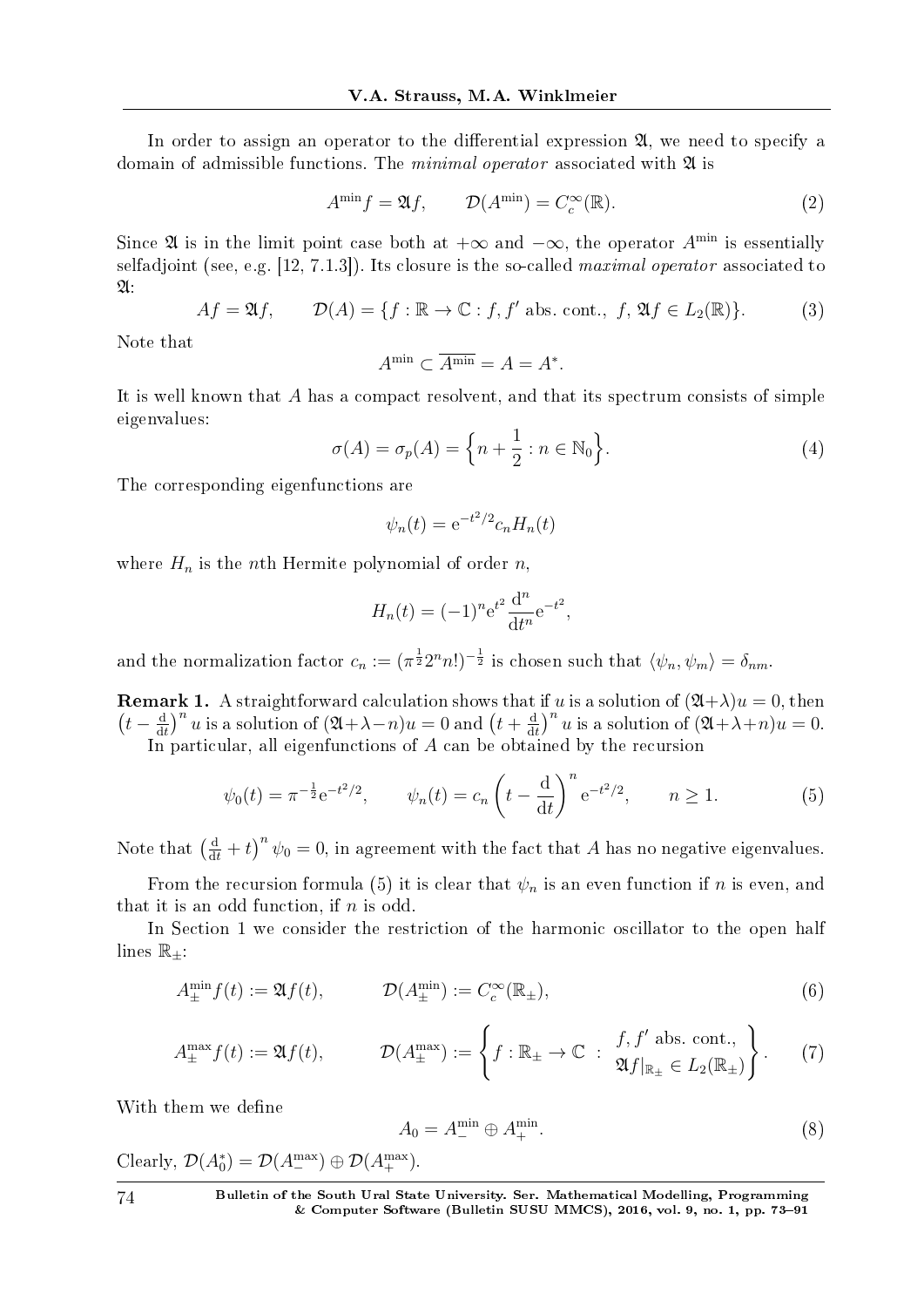In Sections 2 and 3 we will study several restrictions of the operator *A* by imposing conditions on functions in its domain at  $t = 0$ . We define the closed symmetric operators

$$
Bf := \mathfrak{A}f, \qquad \mathcal{D}(B) := \{ f \in \mathcal{D}(A) : f(0) = 0 \}, \tag{9}
$$

$$
Cf := \mathfrak{A}f, \qquad \mathcal{D}(C) := \{ f \in \mathcal{D}(A) : f(0) = f'(0) = 0 \}.
$$
 (10)

So we have the following chain of operators

$$
A_0 \subset \overline{A_0} = C \subset B \subset A = A^* \subset B^* \subset C^* = A_0^*.
$$

With exception of the first one, all inclusions are one-dimensional. We will classify all selfadjoint extensions of *B* (Section 2) and *C* (Section 3) in terms of conditions on the behaviour at 0 of the functions in the corresponding domains. Slightly abusing language, we will call these conditions *boundary conditions at* 0. We will not use the von Neumann extension theory for symmetric operators, but will identify selfadjoint extensions with maximal neutral subspaces of  $\mathbb{C}^2$ ,  $\mathbb{C}^3$  and  $\mathbb{C}^4$ , respectively, equipped with an inner product induced by the condition  $\langle \mathfrak{A} f, q \rangle = \langle f, \mathfrak{A} q \rangle$  for f, q in appropriate spaces.

In particular, it turns out that the selfadjoint extensions of *B* can be parameterized by one real parameter. Every selfadjoint extension is of the form

$$
\mathcal{D}(B_{\theta}) = \left\{ f \in \mathcal{D}(B^*) \; : \; \sqrt{2} \cos(\theta) \, f(0) = \sin(\theta) \big[ f'(+0) - f'(-0) \big] \right\} \tag{11}
$$

for  $\theta \in [0, \pi)$ . Any function of  $\mathcal{D}(B_{\theta})$  is continuous at 0 (Lemma 4), but its derivative has a jump proportional to the value of the function at 0. There is a one-to-one correspondence between the constant of proportionality and the particular selfadjoint extension. The operators  $B_{\theta}$  can also be interpreted as the classical harmonic oscillator with a  $\delta$ -interaction at 0 on a bigger Hilbert space, see Section 4:

$$
B_{\theta}f = \left(-\frac{1}{2}\frac{d^2}{dt^2} + \frac{1}{2}t^2 + c\delta\right)f(t),
$$

with  $c = \frac{\cot \theta}{\sqrt{2}}$  $\frac{2}{2}$ . There is a constant  $\gamma > 0$  such that if  $c > -\gamma$ , then  $B_{\theta}$  has only positive eigenvalues, if  $c = -\gamma$ , then 0 is an eigenvalue of  $B_{\theta}$ , and if  $c < \gamma$ , then  $B_{\theta}$  has exactly one negative eigenvalue. This eigenvalue decreases monotonically to *−∞* as *c* tends to *−∞*, or equivalently,  $\theta$  tends to  $\pi$ .

Finally, in Section 4 we give an interpretation of the operators  $B_{\theta}$  and another selfadjoint extension denoted by  $C_K$  as operators with a  $\delta$ - and  $\delta'$ -interaction at 0 in a Hilbert space *H<sup>−</sup> ⊃ L*2(R). Some bibliographical notes are given in Section 5.

# 1. The Harmonic Oscillator on the Half Line

First we restrict the harmonic oscillator to the half lines R*±*. The corresponding minimal operators are given in (6). These operators are in the limit point case at *±∞* and in the limit circle case at 0, hence they are not essentially selfadjoint. Their adjoint operators are the ones in (7). Note that for  $f \in \mathcal{D}(A_+^{\max})$  the one-sided limits  $f(+0) := \lim$  $t\rightarrow 0^+$ *f*(*t*) and *f*'(+0) := lim  $t\rightarrow 0^+$  $f'(t)$  exist. Similarly, for  $f \in \mathcal{D}(A_{-}^{\max})$  the onesided limits *f*(*−*0) := lim *t→*0*<sup>−</sup>*  $f(t)$  and  $f'(-0) := \lim$ *t→*0*<sup>−</sup>*  $f'(t)$  exist.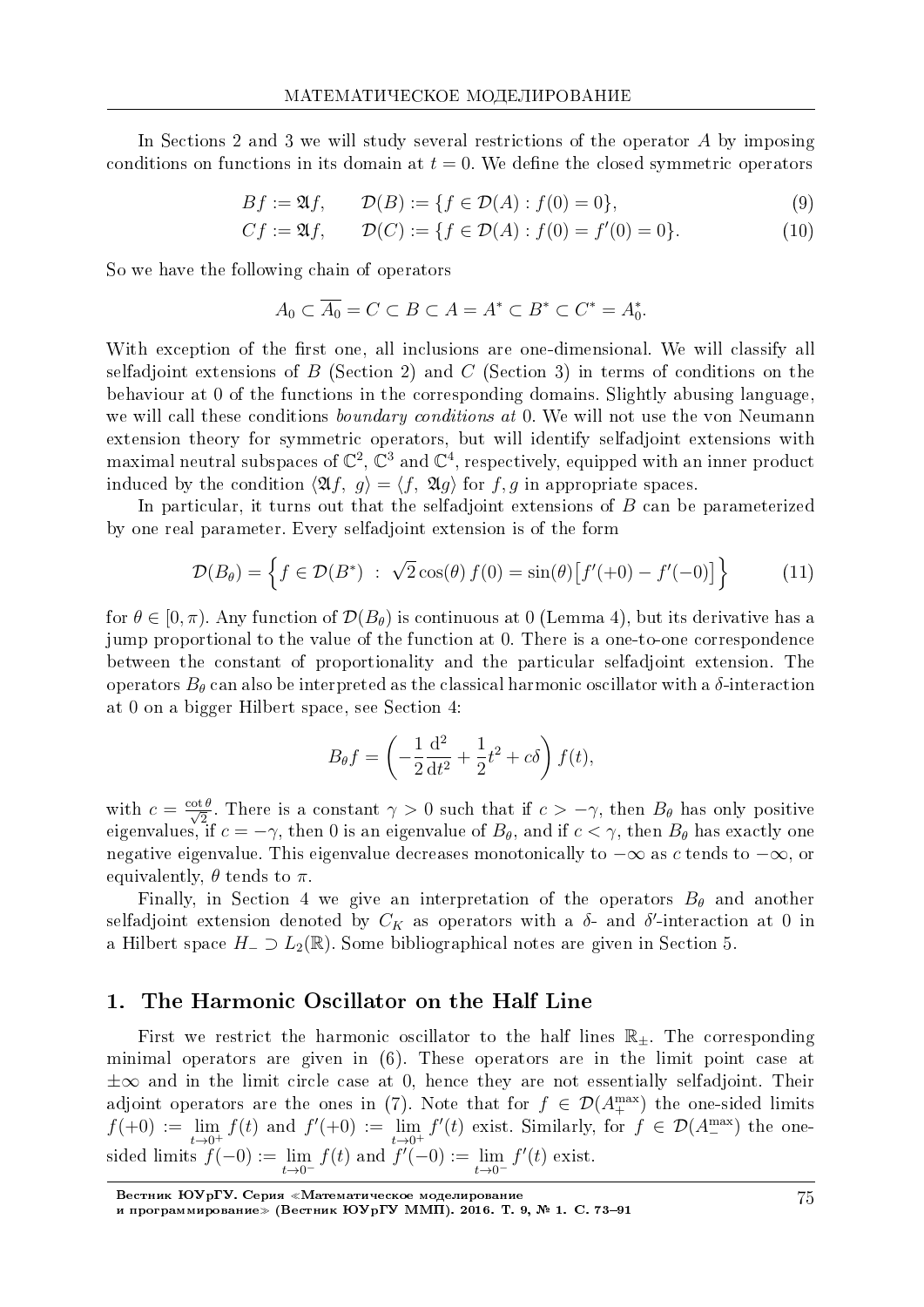All selfadjoint extensions of  $A_{\pm}^{min}$  are given as restrictions of  $A_{\pm}^{max}$  by appropriate boundary conditions at 0. In Lemma 2 we will show that exactly one boundary condition is needed.

Recall that the *defect index* of a closed densely defined linear operator T with respect to  $z \in \rho(T)$  is given by

$$
n(T, z) := \dim (\ker(T^* - z)).
$$

It is well known that the defect indices are constant in the complement of the *numerical* range

$$
W(T) := \{ \langle Tx, x \rangle : x \in \mathcal{D}(T), ||x|| = 1 \},
$$

see, e.g., [9, Ch. V, Theorem 3.2]. It is easy to see that  $W(T) \subset \mathbb{R}$  for a symmetric operator *T*. Hence its defect indices are constant in the upper and lower complex plane. Denote them by

$$
n_{+}(T) = \dim (\ker(T^{*} - z_{+})),
$$
  $n_{-}(T) = \dim (\ker(T^{*} - z_{-})),$ 

for any  $z_{\pm} \in \mathbb{C}$  with  $\text{Im}(z_{\pm}) \in \mathbb{R}_{\pm}$ . By the von Neumann theory, a symmetric operator has selfadjoint extensions if and only if its defect indices are equal (see for instance [14, Ch. 8.2]).

**Lemma 1.** The defect indices of  $A_{\pm}^{\min}$  are  $n_{+}(A_{\pm}^{\min}) = n_{-}(A_{\pm}^{\min}) = 1$  and

$$
W(A_{\pm}^{\min}) \subseteq \mathbb{R}_{+}.\tag{12}
$$

*Proof.* We show the lemma only for  $A_{+}^{\min}$ . For all  $f \in \mathcal{D}(A_{+}^{\min})$ , integration by parts yields

$$
\langle A^{\min}_+ f, f \rangle = -f'(x)\overline{f}(x)\Big|_0^\infty + \int_0^\infty |f'|^2 + x^2|f|^2 \, \mathrm{d}x = \int_0^\infty |f'|^2 + x^2|f|^2 \, \mathrm{d}x > 0
$$

which shows (12). Hence the defect index of  $A_+^{\text{min}}$  is constant in  $\mathbb{C} \setminus \mathbb{R}_+$ .

It can be easily verified that two pairs of independent solutions of  $(2l + \frac{1}{2l})$  $(\frac{1}{2})f = 0$  are

$$
\phi_1(t) = e^{\frac{1}{2}t^2}, \qquad \phi_+(t) = e^{\frac{1}{2}t^2} \int_t^{\infty} e^{-s^2} ds,
$$
\n(13)

$$
\phi_1(t) = e^{\frac{1}{2}t^2}, \qquad \phi_-(t) = e^{\frac{1}{2}t^2} \int_{-\infty}^t e^{-s^2} ds = \phi_+(-t). \tag{14}
$$

Observe that  $\phi_+ + \phi_- =$ *√*  $\pi \phi_1$ . Clearly  $\phi_1|_{\mathbb{R}_+} \notin L_2(\mathbb{R}_+),$  but  $\phi_+|_{\mathbb{R}_+} \in L_2(\mathbb{R}_+).$  Therefore  $\ker(A_+^{\text{max}} + \frac{1}{2})$  $\frac{1}{2}$ ) = span $\{\phi_+\vert_{\mathbb{R}_+}\}\$ and  $n_+(A_+^{\min}) = n_-(A_+^{\min}) = 1$ .

Analogous calculations show that  $\langle A_{-}^{\min} f, f \rangle \geq 0$  for all  $f \in \mathcal{D}(A_{-}^{\min}), \phi_1|_{\mathbb{R}_-} \notin L_2(\mathbb{R}_-),$  $\phi$ <sup>−</sup> $|_{\mathbb{R}_-}$  ∈ *L*<sub>2</sub>( $\mathbb{R}_-$ ), thus ker( $A_-^{\text{max}} + \frac{1}{2}$  $\frac{1}{2}$ ) = span $\{\phi_-\vert_{\mathbb{R}_-}\}$  and  $n_+(A_-^{\min}) = n_-(A_-^{\min}) = 1$ .  $\Box$ 

The following result on selfadjoint extensions of  $A_{\pm}^{\min}$  follows easily from the general theory of Sturm – Liouville operators. For the convenience of the reader, we present it here with a proof in order to illustrate the method of indefinite inner product spaces for the description of selfadjoint extensions.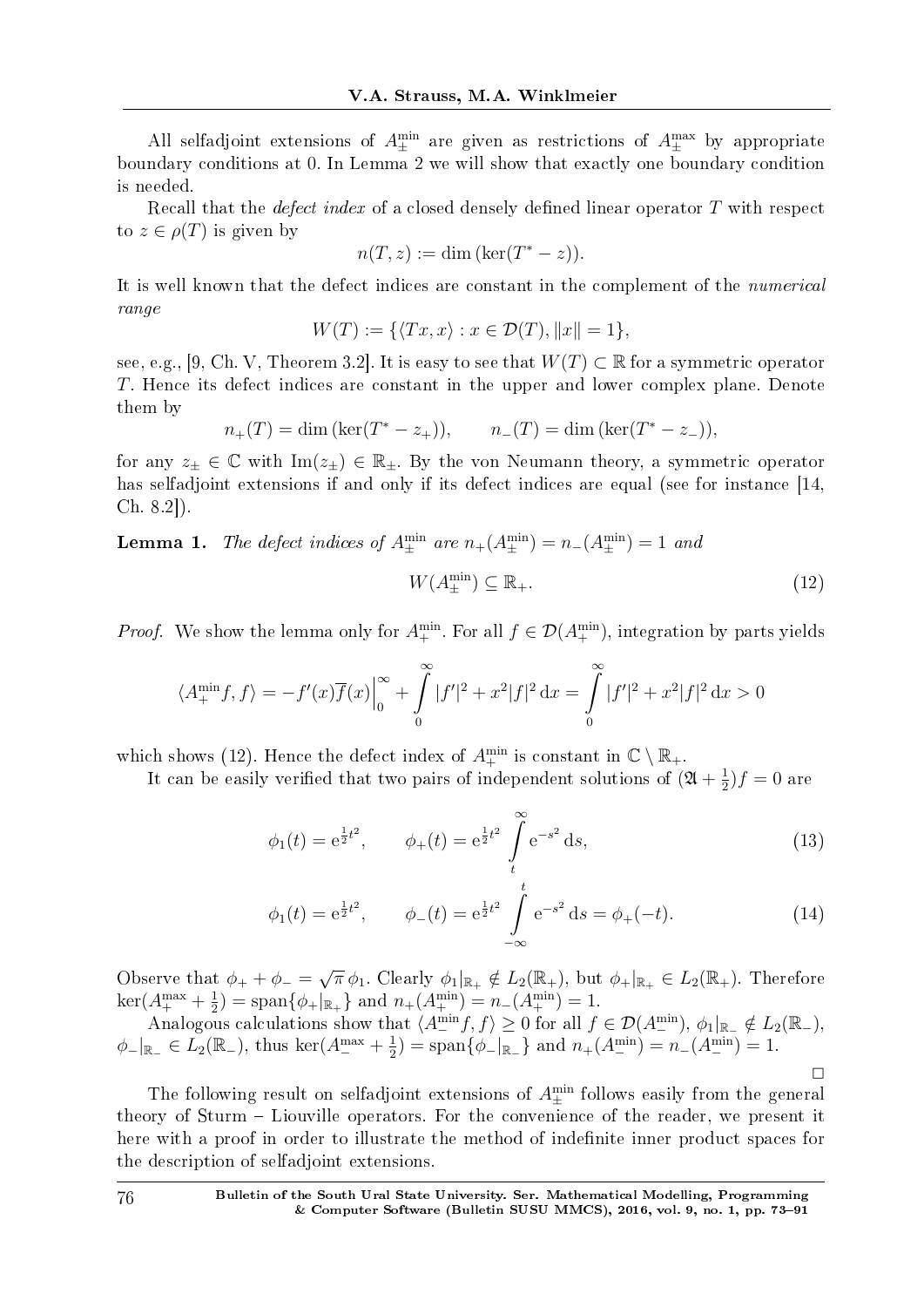**Lemma 2.** All selfadjoint extensions of  $A_{\pm}^{\min}$  are one-dimensional; they are restrictions of *A*max *<sup>±</sup>* of the form

$$
\mathcal{D}(A_{\pm,\theta}) = \left\{ f \in \mathcal{D}(A_{\pm}^{\max}) : \cos(\theta)f_{\pm}(+0) = \sin(\theta)f'_{\pm}(+0) \right\}
$$
(15)

with  $\theta \in [0, \pi)$ .

*Proof.* We show the claim only for  $A_{+}^{\min}$  since the corresponding assertions for  $A_{-}^{\min}$  follow analogously.

By Lemma 1, the defect index of  $A_{\pm}^{\min}$  is equal to 1 on  $\mathbb{C}\backslash\mathbb{R}_+$ . Two functions  $f, g \in \mathcal{D}(A_{\pm}^{\max})$ belong to a particular selfadjoint extension of  $A_{+}^{\min}$  if and only if  $\langle A_{+}^{\max} f, g \rangle - \langle A_{+}^{\max} f, g \rangle =$ 0. Integration by parts leads to the condition

$$
0 = \langle A_+^{\max} f, g \rangle - \langle A_+^{\max} f, g \rangle = f(+0)\overline{g}'(+0) - f'(+0)\overline{g}(+0). \tag{16}
$$

On  $\mathbb{C}^2$  let us define the Hermitian inner product

$$
\left[\begin{pmatrix} x_1 \\ x_2 \end{pmatrix}, \begin{pmatrix} y_1 \\ y_2 \end{pmatrix}\right] = \left\langle \begin{pmatrix} 0 & -i \\ i & 0 \end{pmatrix} \begin{pmatrix} x_1 \\ x_2 \end{pmatrix}, \begin{pmatrix} y_1 \\ y_2 \end{pmatrix} \right\rangle = i(x_2\overline{y}_1 - x_1\overline{y}_2).
$$

Then  $f, g$  belong to a particular selfadjoint extension of  $A^{\min}_+$  if and only if  $(f(+0), f'(+0))^t$ and  $(g(+0), g'(+0))$ <sup>t</sup> belong to the same maximal neutral subspace of  $(\mathbb{C}^2, [\cdot, \cdot])$ . Clearly *e*<sup>+</sup> =  $(1, i)^t$  is a positive and *e*<sup>−</sup> =  $(-1, i)^t$  is a negative vector and  $||e^+|| = ||e^-||$ . Hence all maximal neutral subspaces are given by

$$
L_{\theta} = \text{span}\left\{ \begin{pmatrix} 1 - e^{-2i\theta} \\ i(1 + e^{-2i\theta}) \end{pmatrix} \right\} = \left(\text{span}\left\{ \begin{pmatrix} 1 + e^{-2i\theta} \\ i(1 - e^{-2i\theta}) \end{pmatrix} \right\} \right)^{\perp}, \quad \theta \in [0, \pi).
$$

Therefore all selfadjoint extensions of  $A_+^{\text{min}}$  are given by

$$
\mathcal{D}(A_{+,\theta}) = \left\{ f \in \mathcal{D}(A_{+}^{\max}) : \begin{pmatrix} f(+0) \\ f'(+0) \end{pmatrix} \in L_{\theta} \right\}
$$
  
=  $\left\{ f \in \mathcal{D}(A_{+}^{\max}) : f(+0)(1 + e^{-2i\theta}) = -if'(+0)(1 - e^{-2i\theta}) \right\}$ 

with  $\theta \in [0, \pi)$ . The last description yields (15).

 $\Box$ **Remark 2.** Let  $f \in L_2(\mathbb{R}_+)$  and  $g \in L_2(\mathbb{R}_-)$  such that  $g(x) = f(-x)$  for  $x \in \mathbb{R}_-$ . From formula (15) it is clear that  $f \in \mathcal{D}(A_{+,\theta})$  for some  $\theta \in (0,\pi)$  if and only if  $g \in \mathcal{D}(A_{-,\pi-\theta})$ and  $f \in \mathcal{D}(A_{+0})$  if and only if  $g \in \mathcal{D}(A_{-0})$ .

Recall that  $\{\psi_n : n \in \mathbb{N}\}\$ , the set of eigenfunctions of the harmonic oscillator on R (see (5)), is an orthonormal basis of  $L_2(\mathbb{R})$ . Denote

$$
\psi_{n,+} = \psi_n|_{\mathbb{R}_+}, \qquad \psi_{n,-} = \psi_n|_{\mathbb{R}_-}, \qquad n \in \mathbb{N}_0. \tag{17}
$$

Clearly both  $\{\psi_{2n,\pm}: n \in \mathbb{N}_0\}$  and  $\{\psi_{2n+1,\pm}: n \in \mathbb{N}_0\}$  form a complete orthogonal systems on  $\mathbb{R}_+$ . With these observations we can calculate the spectrum of the operators  $A_{\pm,\theta}$  for  $\theta = 0$  and  $\theta = \frac{\pi}{2}$  $\frac{\pi}{2}$ .

**Corollary 1.** Let  $A_{\pm,\theta}$  be as in (15).

Вестник ЮУрГУ. Серия «Математическое моделирование и программирование≫ (Вестник ЮУрГУ ММП). 2016. Т. 9, № 1. С. 73–91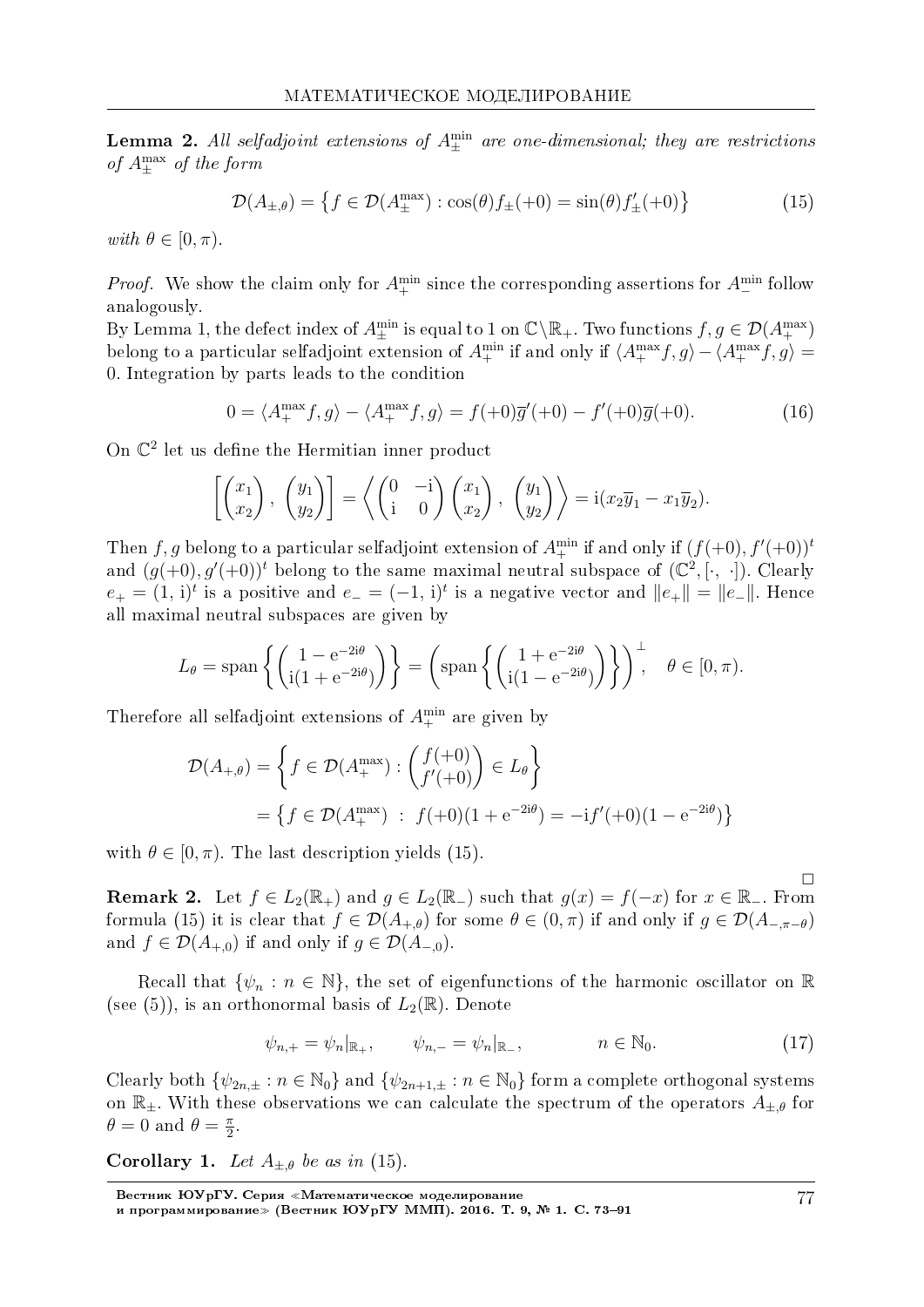- 1.  $\sigma(A_{\pm,0}) = \sigma_p(A_{\pm,0}) = \{2n + \frac{3}{2}\}$  $\frac{3}{2}$  :  $n \in \mathbb{N}_0$  and the corresponding eigenfunctions are  $\psi_{2n+1,\pm}, n \in \mathbb{N}_0$ .
- 2.  $\sigma(A_{\pm,\frac{\pi}{2}}) = \sigma_p(A_{\pm,\frac{\pi}{2}}) = \{2n + \frac{1}{2}\}$  $\frac{1}{2}$ :  $n \in \mathbb{N}_0$  and the corresponding eigenfunctions are  $\psi_{2n,+}$ ,  $n \in \mathbb{N}_0$ .

*Proof.* We will prove the claim only for  $A_{+,0}$ . All other statements are proved analogously. Since all  $\psi_{2n+1}$  are odd functions, it follows that  $\psi_{2n+1}(0) = 0$  and therefore their restrictions  $\psi_{2n+1,+}$  belong to  $\mathcal{D}(A_{+,0})$ . Moreover,  $A_{+,0}\psi_{2n+1,+} = (2n+\frac{3}{2})$  $\frac{3}{2}$ ) $\psi_{2n+1,+}$ , hence  $\{2n+\frac{3}{2}\}$  $\frac{3}{2}$  :  $n \in \mathbb{N}_0$ }  $\subset \sigma_p(A_{\pm,0})$ . Now the claim follows from the completeness of the system  $\{\psi_{2n+1,+}\}\$ in  $L_2(\mathbb{R}_+).$ 

 $\Box$ From the asymptotic expansion (1) of solutions of the equation  $\mathfrak{A}y = \lambda y$  it is clear that for every  $\lambda \in \mathbb{R}$  there is exactly one solution  $y_{\lambda}$  which is square integrable on  $\mathbb{R}_+$ . It belongs to the domain of exactly one selfadjoint extension  $A_{+,\theta}$ , namely the one with  $\theta \in [0,\pi)$ such that  $\cos \theta y_\lambda(0) = \sin \theta y_\lambda'(0)$ . The expansion (1) also shows that all eigenvalues are simple.

Since  $W(A_{\pm}^{\min}) \subseteq (0, \infty)$ , the non-positive spectrum  $\sigma(A_{\theta}) \cap (-\infty, 0]$  of any selfadjoint extension  $A_{\theta}$  consists of at most one eigenvalue of multiplicity at most 1, see [14, Ch. 8.4, Cor. 2. The lemma below deals with these eigenvalues, but as a first step we need to define some functions.

Let  $\omega \geq 0$ . On  $[0, \infty)$  consider the Cauchy problem

$$
\left(-\frac{1}{2}\frac{\mathrm{d}^2}{\mathrm{d}t^2} + \frac{1}{2}t^2\right)u(t,\omega) = -\omega^2 u(t,\omega),\tag{18}
$$

$$
u(0,\omega) = 1, \quad u'_t(0,\omega) = 0.
$$
 (19)

Let us write  $u(t, \omega)$  as power series

$$
u(t,\omega) = \sum_{n=0}^{\infty} a_n(\omega) t^n.
$$
 (20)

Replacing (20) in (18) we obtain  $a_{2n+1}(\omega) = 0$  and

$$
a_0(\omega) = 1, \quad a_2(\omega) = \omega^2
$$
  
\n
$$
a_{2n+2}(\omega) = \frac{1}{(2n+2)(2n+1)} (2\omega^2 a_{2n}(\omega) + a_{2n-2}(\omega)), \quad n \ge 1.
$$
\n(21)

Let us show that the series converges for all  $t > 0$ . To this end we will show that for every  $\omega$  *>* 0 there is a constant  $q(\omega)$  such that

$$
a_{2n}(\omega) \le \frac{q(\omega)}{n!}, \qquad n \in \mathbb{N}.
$$
 (22)

Assume that this inequality is true for numbers  $n-1$  and  $n$ . Then, due to (21), we have

$$
a_{2n+2} \leq \frac{1}{(2n+2)(2n+1)} \left( \frac{2\omega^2 q(\omega)}{n!} + \frac{q(\omega)}{(n-1)!} \right)
$$
  
= 
$$
\frac{q(\omega)}{(n+1)!} \left( \frac{\omega^2}{2n+1} + \frac{n}{2(2n+1)} \right).
$$

78 Bulletin of the South Ural State University. Ser. Mathematical Modelling, Programming & Computer Software (Bulletin SUSU MMCS), 2016, vol. 9, no. 1, pp.  $73-91$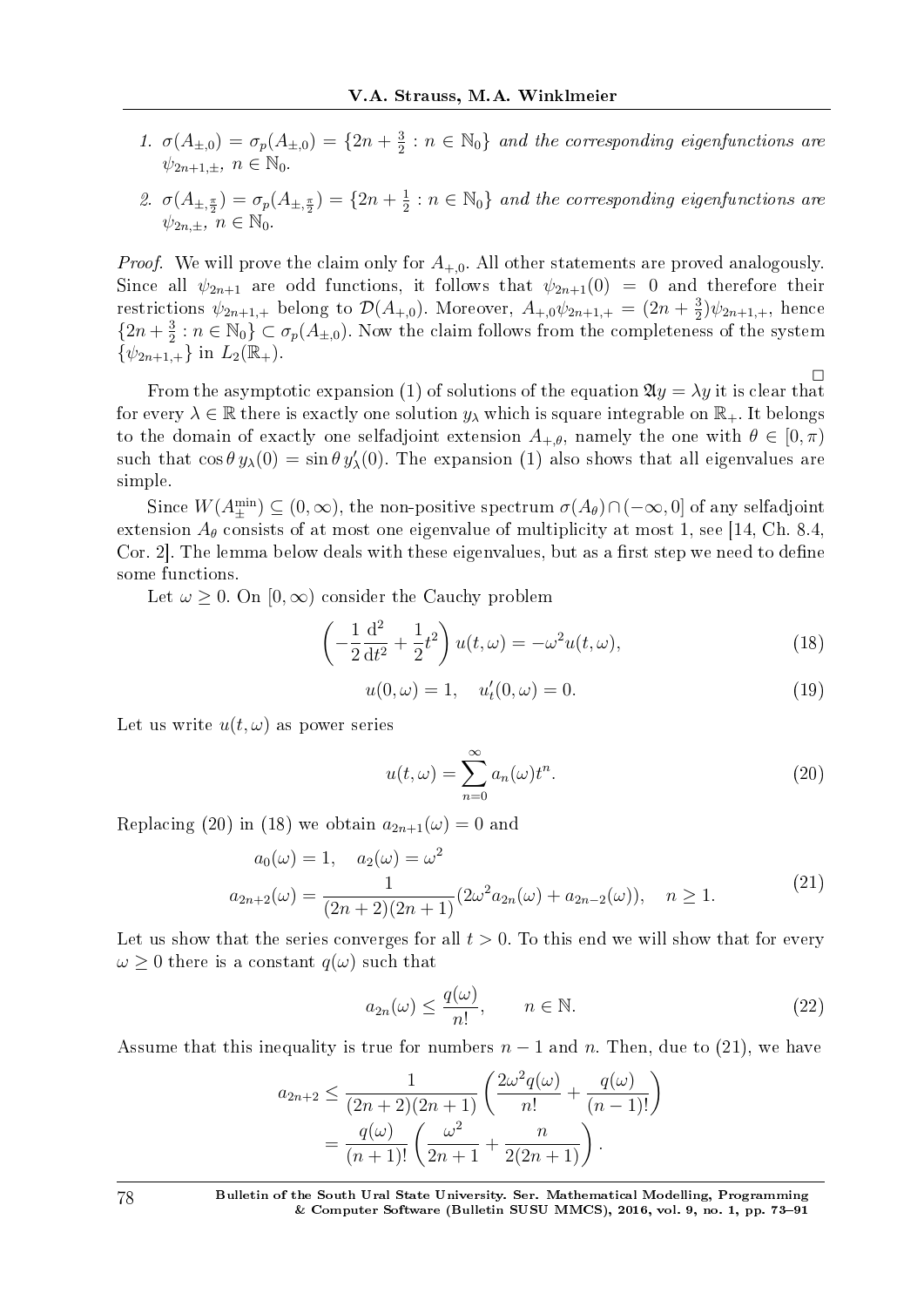Since  $\frac{\omega^2}{2n+1}$  +  $\frac{n}{2(2n+1)}$   $\rightarrow \frac{1}{4}$  for  $n \rightarrow \infty$ , there is a natural number  $n_0(\omega)$  such that  $\frac{\omega^2}{2n+1}$  +  $\frac{n}{2(2n+1)}$  < 1 for every  $n \ge n_0(\omega)$ . Thus, (22) holds if we take

$$
q(\omega) = \max\{1, 2! \cdot a_2(\omega), \ldots, n_0! \cdot a_{2n_0}(\omega)\}.
$$

Due to (22) the series (20) converges and  $u(t,\omega) \leq q(\omega) e^{t^2}$  for  $\omega \geq 0, t > 0$ .

Note that all  $a_{2n}(\omega)$  are positive increasing functions of  $\omega$ , so for every  $t > 0$ ,  $u(t, \omega)$  is an increasing function with respect to  $\omega$  and for every  $\omega > 0$ ,  $u(t, \omega)$  is a positive increasing function with respect to t, so  $u(t, \omega) \notin L_2(\mathbb{R}_+)$ . For the special case  $\omega = 0$  we obtain

$$
u(t,0) = 1 + \sum_{n=1}^{\infty} \frac{t^{4n}}{\prod_{k=1}^{n} 4k(4k-1)}.
$$
\n(23)

Due to the inequalities

$$
\frac{1}{3^2 2n(2n-1)} < \frac{1}{4n(4n-1)} < \frac{1}{2^2 2n(2n-1)}, \quad n \in \mathbb{N}
$$

we have

$$
\cosh\left(\frac{x^2}{3}\right) < u(t,0) < \cosh\left(\frac{x^2}{2}\right), \quad t > 0. \tag{24}
$$

Now let us define (compare with  $(13)$ )

$$
v(t,\omega) := u(t,\omega) \int\limits_t^{\infty} \left( u(s,\omega) \right)^{-2} \mathrm{d}s \tag{25}
$$

and

$$
G(\omega) := v(0, \omega) = \int_{0}^{\infty} (u(s, \omega))^{-2} ds.
$$
 (26)

**Lemma 3.** Let  $A_{\pm,\theta}$  be as in (15) and let  $\alpha_A = \arctan(G(0))$ .

- 1.  $A_{+,0}$  has the eigenvalue 0 if and only if  $\theta = \pi \alpha_A$ . It has a negative eigenvalue if and only if  $\theta \in (\pi - \alpha_A, \pi)$ . Moreover, let  $\lambda_j$  be eigenvalues of  $A_{+,\theta_j}$  for  $j = 1,2$ . If  $\lambda_2 < \lambda_1 < 0$ , then  $\pi - \alpha_A < \theta_1 < \theta_2 < \pi$ .
- 2.  $A_{-\theta}$  has the eigenvalue 0 if and only if  $\theta = \alpha_A$ . It has a negative eigenvalue if and only if  $\theta \in (0, \alpha_A)$ . Moreover, let  $\lambda_j$  be eigenvalues of  $A_{-\theta_j}$  for  $j = 1, 2$ . If  $\lambda_2 < \lambda_1 < 0$ , then  $\alpha_A > \theta_1 > \theta_2 > 0$ .

*Proof.* We proof only the item 1. The claims in the item 2 follow from the item 1 and Remark 2. Since  $u(t, \omega)$  is positive and increasing both in t and  $\omega$ , it follows from (24) that

$$
v(t,\omega) < u(t,\omega) \int\limits_t^\infty \left( u(t,\omega) \right)^{-1} \left( u(s,\omega) \right)^{-1} \mathrm{d}s = \int_t^\infty \left( u(s,\omega) \right)^{-1} \mathrm{d}s
$$
\n
$$
\leq \int\limits_t^\infty \left( u(s,0) \right)^{-1} \mathrm{d}s < \int\limits_t^\infty \left( \cosh(s^2/3) \right)^{-1} \mathrm{d}s \in L_2(\mathbb{R}_+).
$$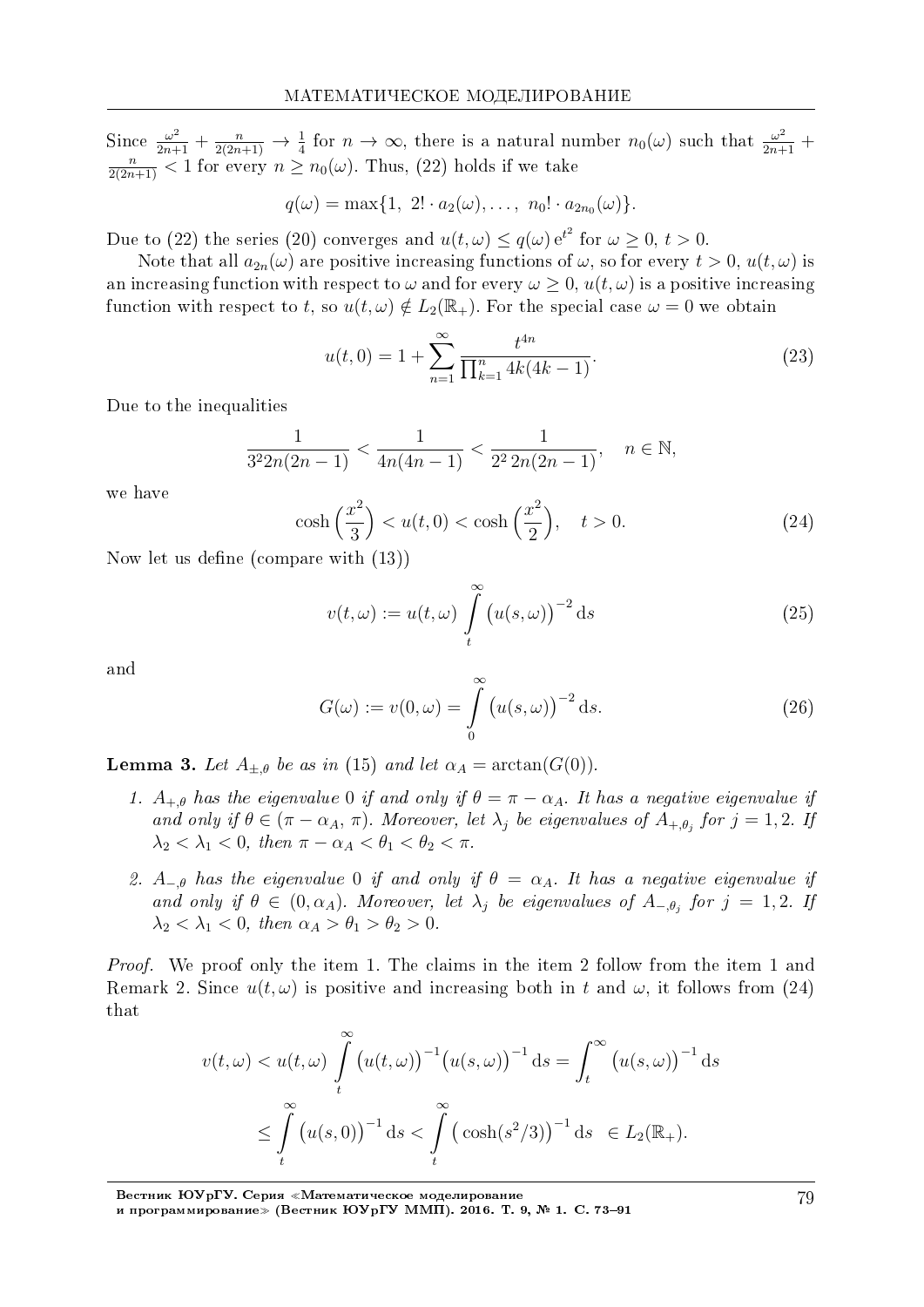It is easy to check that  $v(\cdot, \omega)$  satisfies (18) and

$$
v'_t(t,\omega) = -\frac{1}{u(t,\omega)} + u'(t,\omega) \int\limits_t^{\infty} (u(s,\omega))^{-2} \, \mathrm{d} s,
$$

therefore, by (19),  $v'_t(0,\omega) = -1$ . It follows from (26) that

$$
v_t'(0,\omega) = -\frac{v(0,\omega)}{G(\omega)}
$$
\n(27)

which is equivalent to the boundary condition (15) with  $\theta$  such that tan  $\theta = -G(\omega)$ , that is,  $\theta = -\arctan(G(\omega)) \in (\pi/2, \pi)$ . Observe that  $G(\omega)$  is decreasing and continuous in  $\omega$ and  $\lim_{\omega \to \infty} G(\omega) = 0$ . Hence  $\theta$  is increasing in  $\omega$  and tends to  $\pi$  as  $\omega \to \infty$ . For the special case  $\omega = 0$  we obtain  $\theta = \pi/2 - \alpha_A$  where  $\alpha_A = \arctan(G(0)).$ 

 $\Box$ 

# 2. One-Dimensional Restriction of the Harmonic Oscillator and Classification of All Selfadjoint Extensions

In this section we consider the harmonic oscillator  $B$  on the real line defined by (9). The operator  $B$  is closed and symmetric, but not selfadjoint. Let us recall also the definition  $(8)$  of  $A_0$ .

**Remark 3.** The domain of  $A_0$  can be viewed as  $\mathcal{D}(A_0) = \mathcal{D}(A_+^{\text{min}}) \oplus \mathcal{D}(A_+^{\text{min}})$ , hence it is easy to see that its adjoint is given by

$$
A_0^* f(t) = \begin{cases} A_+^{\max} f_+(t), & t > 0, \\ A_-^{\max} f_-(t), & t < 0, \end{cases}
$$
  

$$
\mathcal{D}(A_0^*) = \{ f \in L_2(\mathbb{R}) : f_\pm \in \mathcal{D}(A_\pm^{\max}) \} = \mathcal{D}(A_-^{\max}) \oplus \mathcal{D}(A_+^{\max}).
$$

It should be noted that  $A_0^*$  and the selfadjoint extensions  $B_\theta$  and  $C_K$  of  $B$  and  $C$ which will be calculated below are not differential operators on  $L_2(\mathbb{R})$  in the classical sense because functions in their domains need not be continuous or differentiable in 0.

**Lemma 4.** We have the chain of extensions  $A_0 \subset B \subset B^* \subset A_0^*$  and

$$
B^* f(t) = A_0^* f(t),
$$
  
 
$$
\mathcal{D}(B^*) = \{ f : \mathbb{R} \to \mathbb{C} : f_{\pm} \in \mathcal{D}(A_{\pm}^{\max}), f(-0) = f(+0) \}.
$$

*Proof.* Note that  $A_0 \subset B$ , hence  $B^* \subset A_0^*$ . Let  $f \in \mathcal{D}(B)$  and  $g \in \mathcal{D}(A_0^*)$ . Then  $f$  and  $f'$ are continuous in 0,  $f(0) = 0$  and  $g_{\pm} \in \mathcal{D}(A_{\pm}^{\max})$ . Hence integration by parts yields

$$
\langle Bf, g \rangle - \langle f, A_0^* g \rangle = -\int_{-\infty}^0 f'' \overline{g} dt - \int_0^{\infty} f'' \overline{g} dt + \int_{-\infty}^0 f \overline{g}'' dt + \int_0^{\infty} f \overline{g}'' dt
$$

$$
= f'(0) (\overline{g}(+0) - \overline{g}(-0)).
$$

Therefore  $g \in \mathcal{D}(B^*)$  if and only if *g* is continuous in 0 and in this case  $B^*g = A_0^*g$ .

80 Bulletin of the South Ural State University. Ser. Mathematical Modelling, Programming & Computer Software (Bulletin SUSU MMCS), 2016, vol. 9, no. 1, pp. 73–91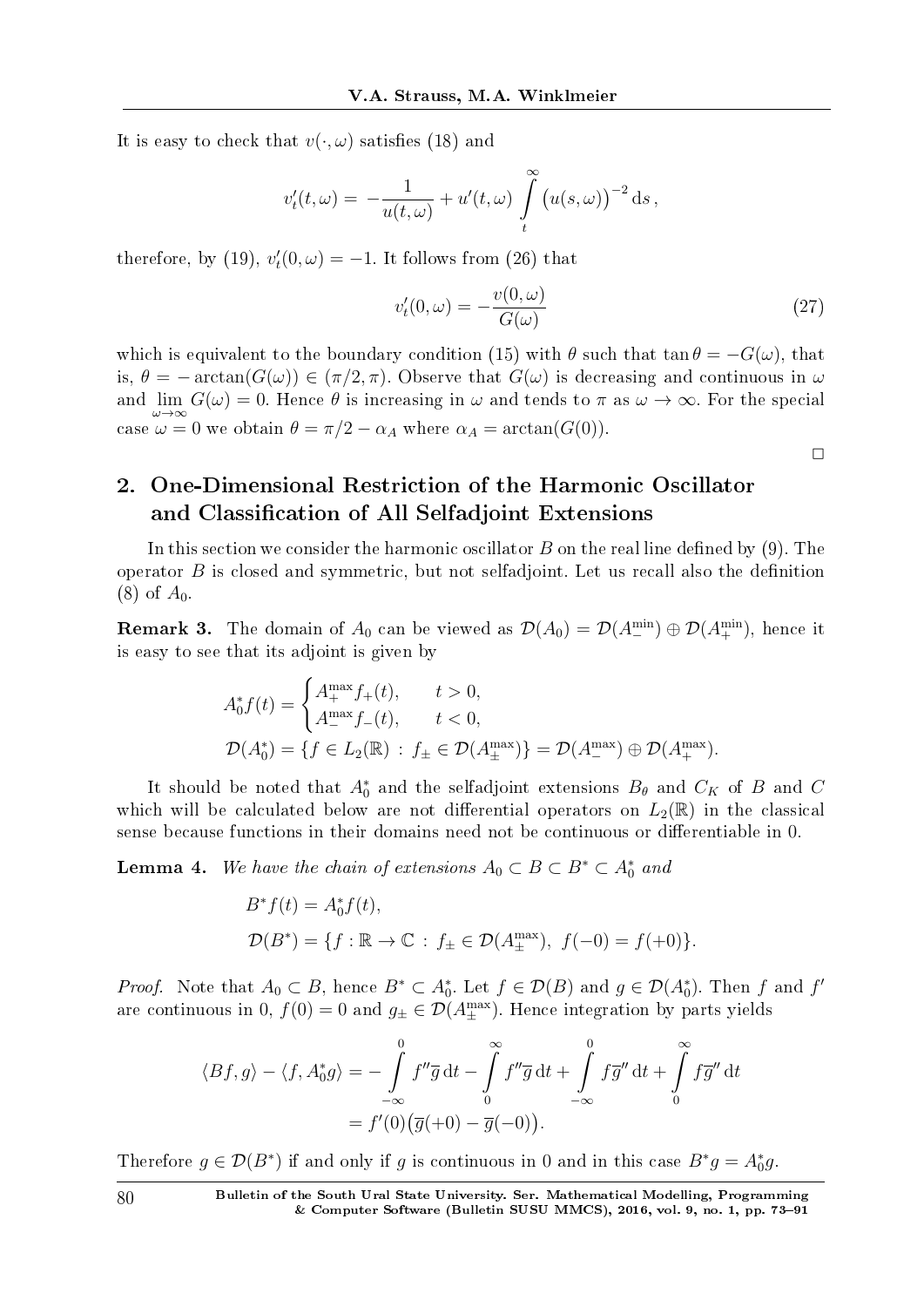Note that functions in the domain of *B<sup>∗</sup>* are continuous but their derivative may have a discontinuity in 0.

Analogously to Lemma 2 we now classify all selfadjoint extensions of *B*.

**Proposition 1.** The defect indices of *B* are  $n_{+}(B) = n_{-}(B) = 1$ . Hence all selfadjoint extensions of *B* are one-dimensional restrictions of  $B^*$ . They are given by (11).

Proof. Observe that *B* is a restriction of *A*, hence for the numerical ranges we have the inclusion  $W(B) \subset W(A) \subset [0, \infty)$ , so the defect index of *B* is constant in  $\mathbb{C} \setminus [0, \infty)$  and it suffices to show that dim (ker( $B^* + \frac{1}{2}$  $(\frac{1}{2})) = 1.$ 

The proof of Lemma 1 shows that every  $L_2$ -solution of  $(\mathfrak{A} + \frac{1}{2})$  $(\frac{1}{2})f = 0$  must be of the form

$$
f = \alpha_- \phi_{-\chi(-\infty,0)} + \alpha_+ \phi_{+\chi(0,+\infty)} \tag{28}
$$

with  $\alpha_{\pm} \in \mathbb{C}$  and  $\phi_{\pm}$  as in (13) and (14). Here  $\chi_{(-\infty,0)}$  and  $\chi_{(0,+\infty)}$  are the indicator functions of the sets (*−∞,* 0) and (0*,* +*∞*) respectively. Clearly every function (28) belongs to  $\mathcal{D}(A_0^*)$  and  $f(-0) = \frac{\alpha_-}{2}$ *γ* and *f*(+0) =  $\frac{\alpha_+}{2}$ *√*  $\overline{\pi}$ . For  $f \in \mathcal{D}(B^*)$  we must have that  $f(-0) = f(+0)$ . Therefore ker  $(B^* + \frac{1}{2})$  $\frac{1}{2}$ ) = span $\{\phi_-\chi_{(-\infty,0)} + \phi_+\chi_{(0,+\infty)}\}$ . Thus  $n(B,-\frac{1}{2})$  $(\frac{1}{2}) =$ 1.

Let us now determine all selfadjoint extensions of *B*. This is equivalent to determine all selfadjoint restrictions of  $B^*$ . Let  $f, g \in \mathcal{D}(B^*)$ . Performing integration by parts we find

$$
\langle f, B^*g \rangle - \langle B^*f, g \rangle = \left[ f'(-0) - f'(+0) \right] \overline{g}(0) - \left[ \overline{g}'(-0) - \overline{g}'(+0) \right] f(0).
$$

Set

$$
G = \begin{pmatrix} 0 & -\mathrm{i} & \mathrm{i} \\ \mathrm{i} & 0 & 0 \\ -\mathrm{i} & 0 & 0 \end{pmatrix}.
$$

Then *f, g* belong to a particular selfadjoint extension of *B* if and only if  $(f(0), f'(-0), f'(+0))^t$  and  $(g(0), g'(-0), g'(+0))^t$  belong to a maximal neutral subspace of  $(\mathbb{C}^3, [\cdot, \cdot])$  where

$$
\left[\begin{pmatrix} x_1 \\ x_2 \\ x_3 \end{pmatrix}, \begin{pmatrix} y_1 \\ y_2 \\ y_3 \end{pmatrix}\right] := \left\langle G \begin{pmatrix} x_1 \\ x_2 \\ x_3 \end{pmatrix}, \begin{pmatrix} y_1 \\ y_2 \\ y_3 \end{pmatrix} \right\rangle = i \left[ x_1 (\overline{y}_3 - \overline{y}_2) + \overline{y}_1 (x_2 - x_3) \right].
$$

The eigenvalues of *G* are 0 and *±* 2 with eigenspaces

$$
\ker G = \text{span}\left\{(0, 1, 1)^t\right\},\
$$
  

$$
L_{+} := \ker(G - \sqrt{2}) = \text{span}\left\{(i\sqrt{2}, -1, 1)^t\right\},\
$$
  

$$
L_{-} := \ker(G + \sqrt{2}) = \text{span}\left\{(-i\sqrt{2}, -1, 1)^t\right\}.
$$

Note that  $L_{\pm}$  are maximal positive and maximal negative subspaces of  $\mathbb{C}^3$  respectively. Hence any maximal neutral subspace of  $\mathbb{C}^3$  has dimension 2. They are of the form ker  $G \oplus$  ${v + Kv : v \in \text{ker}(G - \sqrt{2})}$  where *K* is an isometry from *L*<sub>+</sub> to *L*<sub>−</sub>. Clearly all such

 $\Box$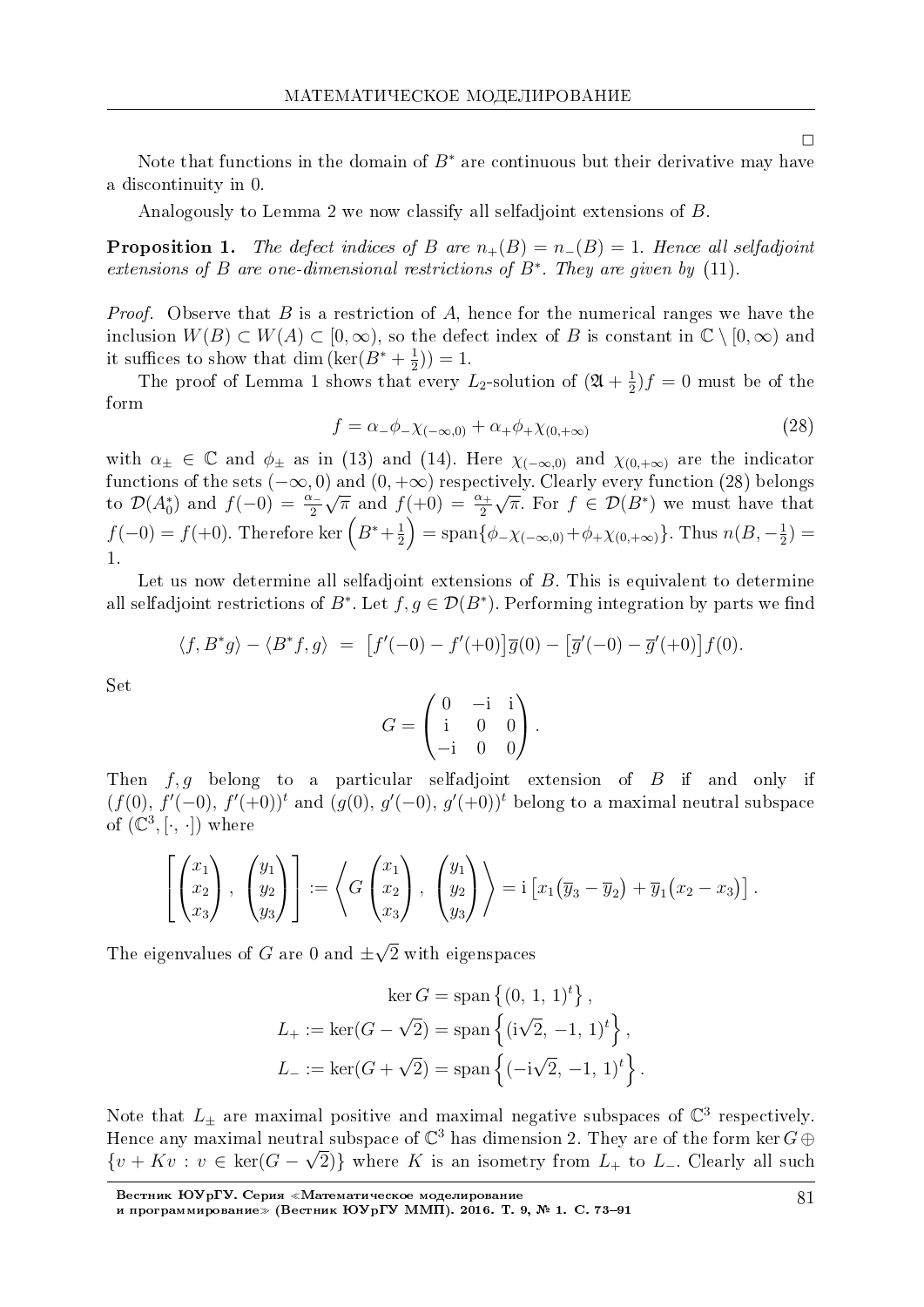isometries are of the form  $v_+ \mapsto e^{-2i\theta}v_-\,$  where  $v_\pm \in L_\pm$ . In summary, all maximal neutral subspaces are

$$
L_{\theta} = \text{span}\left\{ \begin{pmatrix} 0 \\ 1 \\ 1 \end{pmatrix}, \begin{pmatrix} i\sqrt{2} \\ -1 \\ 1 \end{pmatrix} + e^{2i\theta} \begin{pmatrix} -i\sqrt{2} \\ -1 \\ 1 \end{pmatrix} \right\}, \qquad \theta \in [0, \pi).
$$

This can be rewritten as

$$
L_{\theta} = \text{span}\left\{ \begin{pmatrix} 0 \\ 1 \\ 1 \end{pmatrix}, \begin{pmatrix} \sqrt{2}\sin(\theta) \\ -\cos(\theta) \\ \cos(\theta) \end{pmatrix} \right\} = \left(\text{span}\left\{ \begin{pmatrix} \sqrt{2}\cos(\theta) \\ \sin(\theta) \\ -\sin(\theta) \end{pmatrix} \right\} \right)^{\perp}.
$$

It follows that  $f \in \mathcal{D}(B_{\theta})$  if and only if  $f \in \mathcal{D}(B^*)$  and

$$
\sqrt{2}\cos\theta f(0) + \sin\theta \left[ f'(-0) - f'(+0) \right] = 0.
$$
 (29)

### Remark 4.

- 1. Observe that functions  $f$  in  $\mathcal{D}(B)^*$  which satisfy *{*(*f*(0)*, f<sup>′</sup>*(−0)*, f<sup>′</sup>*(+0)} ∈ ker *G* belong to  $D(B)$ .
- 2. The selfadjoint extensions of *B* can be divided into the following cases:
	- (a)  $\theta = \frac{\pi}{2}$  $\frac{\pi}{2}$ . In this case the boundary condition (29) is simplified to

$$
f'(-0) - f'(+0) = 0.
$$

That is, f and f' are continuous and we obtain the classical harmonic oscillator:  $B_{\pi/2} = A$ .

- (b)  $\theta = 0$ . In this case the boundary condition (29) is simplified to  $f(0) = 0$ .
- (c)  $\theta \in (0, \pi) \setminus {\pi/2}$ . The boundary condition (29) can be written as

$$
f(0) = \frac{\tan(\theta)}{\sqrt{2}} [f'(+0) - f'(-0)].
$$

Hence any function in  $\mathcal{D}(B_{\theta})$  is continuous but its derivative has a jump in  $t = 0$  which is proportional to the value of f in 0. Two different selfadjoint extensions of *B* have different constants of proportionality.

3. For every  $n \in \mathbb{N}_0$ , the function  $\psi_{2n+1}$  from (5) is an eigenfunction of  $B_\theta$  with eigenvalue  $2n+3/2$ . So the odd eigenvalues of the harmonic oscillator are not affected by the boundary condition at 0.

An interpretation of these operators as a differential operator with a  $\delta$ -interaction at 0 is given in Section 4..

Let  $\lambda \in \mathbb{C}$ . By the asymptotic expansion (1) the equation  $\mathfrak{A}y = \lambda y$  has square integrable solutions  $y_{\pm}$  on  $\mathbb{R}_{\pm}$  which are unique up to a constant factor. Let us define

$$
y(x) = \begin{cases} y_{+}(x), & x \ge 0, \\ y_{+}(-x), & x < 0. \end{cases}
$$
 (30)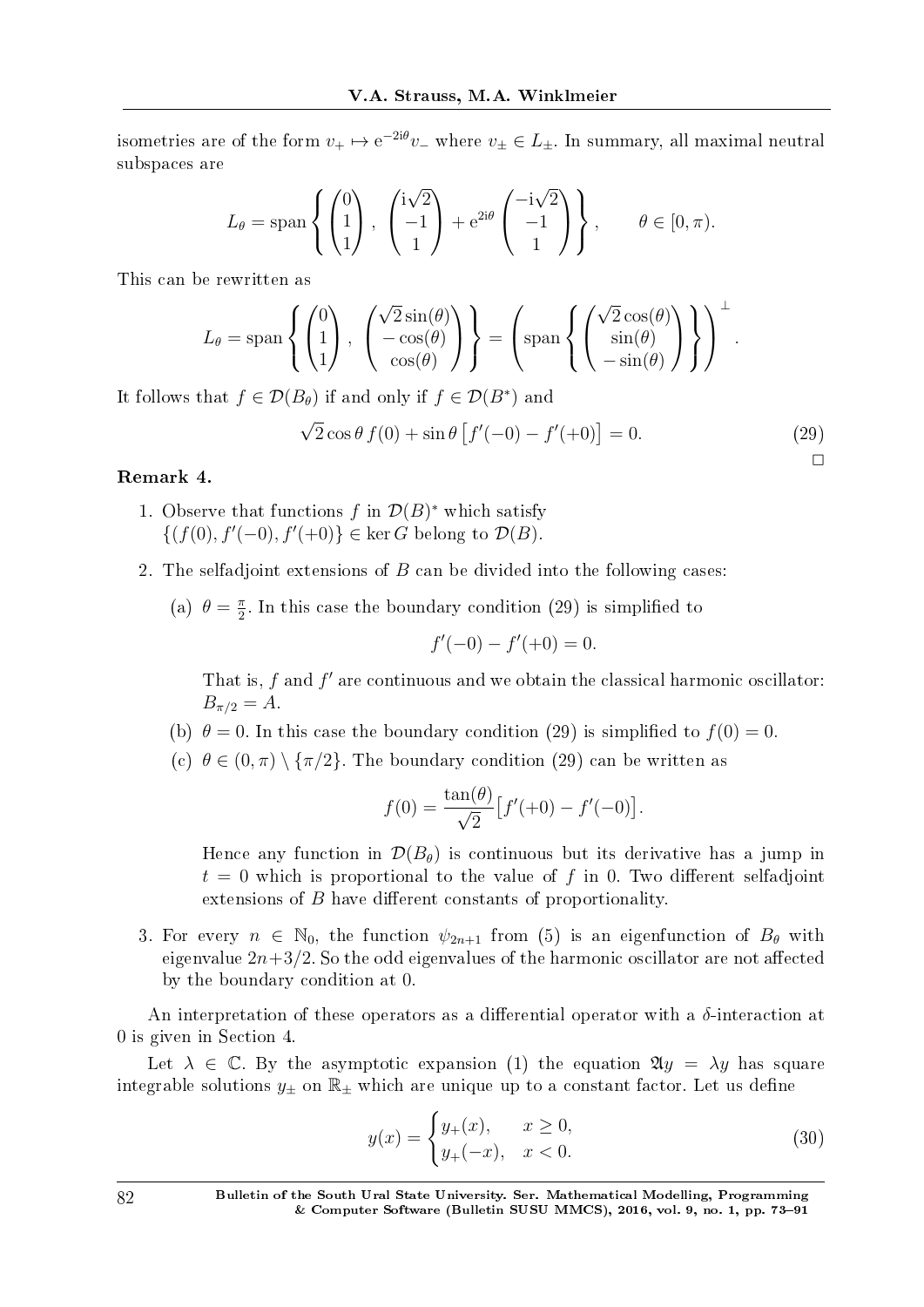Then clearly  $y \in \mathcal{D}(B^*)$  and it is, up to a constant factor, the unique solution of  $(B^*-\lambda)y =$ 0. Moreover,  $y \in \mathcal{D}(B_{\theta})$  where  $\theta$  is the unique number in  $[0, \pi)$  such that  $\sqrt{2} \cos \theta f(0) =$  $\sin \theta [f'(+0) - f'(-0)].$ 

This shows that, as in the case of selfadjoint extensions of  $A_0$ , every  $\lambda \in \mathbb{R}$  appears as eigenvalue of exactly one selfadjoint extension of  $B$  and that every eigenvalue is simple. Moreover, any given  $B_{\theta}$  can have at most one negative eigenvalue.

As in Lemma 3 we can identify all  $\theta$  such that  $B_{\theta}$  has a negative eigenvalue.

**Lemma 5.** Let  $B_{\theta}$  be as in Proposition 1 and let  $\alpha_B = \arctan(\frac{G(0)}{\sqrt{2}})$  with G as in (26).<br>Then  $B_{\theta}$  has the eigenvalue 0 if and only if  $\theta = \pi - \alpha_B$ . It has a negative eigenvalue if and only if  $\theta \in (\pi - \alpha_B, \pi)$ . The corresponding eigenvalue  $\lambda = -\omega^2$  can be found via the equality  $\tan(\theta) = -\frac{G(\omega)}{\sqrt{2}}$ . Moreover, let  $\lambda_j$  be eigenvalues of  $B_{\theta_j}$  for  $j = 1, 2$ . If  $\lambda_2 < \lambda_1 < 0$ , then  $\pi - \alpha_B < \theta_1 < \theta_2 < \pi$ .

*Proof.* Let  $\lambda = -\omega^2 < 0$  and y be as in (30) with  $y_+ = v(\cdot, \omega)$  (see (25)). Then y is an eigenfunction of  $B_{\theta}$  with eigenvalue  $\lambda$  if and only if  $tan(\theta) = -\frac{G(\omega)}{\sqrt{2}}$ . Hence negative eigenvalues occur if and only if  $\theta \in (\pi - \arctan(\frac{G(0)}{\sqrt{2}}), \pi)$ . Since G is decreasing in  $\omega$  with  $\lim_{\omega \to \infty} G(\omega) = 0$ , also the last claim follows

For  $\lambda \in -(2N - \frac{1}{2})$  we can calculate the corresponding eigenfunctions by a recursion formula.

**Lemma 6.** Let  $n \in \mathbb{N}$  and  $\phi_{\pm}$  be as in (13) and (14). Set  $\phi_{\pm,n}(t) := \left(\frac{d}{dt} + t\right)^n \phi_{\pm}(t)$  for  $t \in \mathbb{R}_{\pm}$  and

$$
u_n(t) := \begin{cases} \phi_{+,n}(t), & t > 0, \\ \phi_{-,n}(t), & t < 0. \end{cases}
$$

Then  $u_{2n} \in \mathcal{D}(B^*)$ . That is,  $u_{2n}$  defines a selfadjoint extension  $B_{\theta}$  of B and it is an eigenfunction of  $B_{\theta}$  with eigenvalue  $-2n-\frac{1}{2}$ .

*Proof.* Clearly  $u_n \in \mathcal{D}(A_0^{\max})$ . It is easy to check that  $\phi_+(t) = \phi_-(-t)$  for  $t > 0$ . Moreover, a straightforward calculation shows

$$
\left(\mathfrak{A} + n + \frac{1}{2}\right)\phi_{\pm,n} = 0
$$

Hence  $\phi_{+,n}(t) = (-1)^n \phi_{-,n}(-t)$  for  $t > 0$ . So  $u_{2n}$  is continuous in 0, and therefore it belongs to  $\mathcal{D}(B^*)$ . If in addition we had  $u'_{2n}(-0) = u'_{2n}(+0)$ , then  $u_{2n} \in \mathcal{D}(A)$ , and  $-2n - \frac{1}{2}$  would be an eigenvalue of  $A$ , in contradiction to  $(4)$ .

 $\Box$ 

#### Two-Dimensional Restriction of the Harmonic Oscillator 3. and Classification of Its Selfadjoint Extensions

Let us further restrict the harmonic oscillator on the real line. We consider the following restriction  $C$  of the selfadjoint operator  $A$ :

$$
Cf := Af, \qquad \mathcal{D}(C) := \{ f \in \mathcal{D}(A) : f(0) = f'(0) = 0 \}.
$$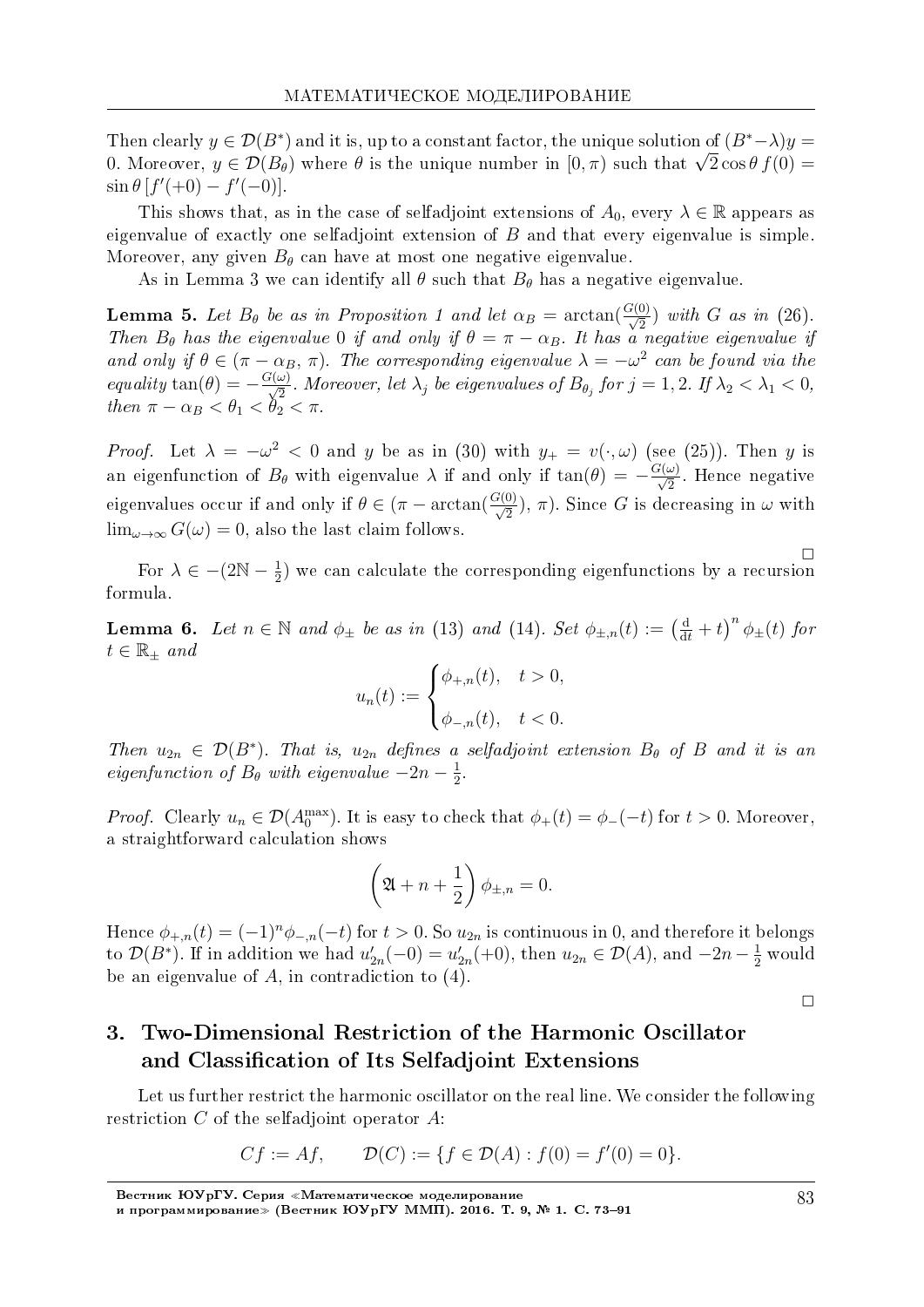The operator *C* is closed and symmetric, but not selfadjoint. It is easy to see that

$$
C^* = A_0^*.
$$

The operator *C* is closely related to the harmonic oscillator on the half lines  $\mathbb{R}_{\pm}$  because

$$
C = (C^*)^* = (A_0^*)^* = \overline{A_0} = \overline{A_0^{\min}} \oplus \overline{A_+^{\min}}.
$$
 (31)

Analogously to Lemma 2 and Proposition 1 we now classify all selfadjoint extensions of *C*. Observe that the selfadjoint extensions of *C* are exactly those of *A*0.

Recall that  $U(2)$  is the set of all unitary  $2 \times 2$  matrices.

**Proposition 2.** The defect indices  $n_{+}(C)$  and  $n_{-}(C)$  of C are such that  $n_{+}(C)$  =  $n$ *−*(*C*) = 2. Hence all selfadjoint extensions of *C* are two-dimensional restrictions of  $C^*$ . There is a bijection from  $U(2)$  to the set of all selfadjoint extensions of  $C$  given as follows: for every  $K = (k_{lm})_{l,m=1}^2 \in U(2)$ , the operator

$$
C_K f = \mathfrak{A}f,
$$
  
\n
$$
\mathcal{D}(C_K) = \left\{ f \in \mathcal{D}(C^*) : \begin{array}{l} 0 = (1 - k_{11})f(-0) + i(1 + k_{11})f'(-0) \\ + i k_{12}f(+0) - k_{12}f'(+0), \\ 0 = -k_{21}f(-0) + i k_{21}f'(-0) \\ + i(1 + k_{22})f(+0) + (1 - k_{22})f'(+0) \end{array} \right\}
$$
\n(32)

is a selfadjoint extension of *C*. There are no other selfadjoint extensions and  $C_K = C_{\tilde{K}}$  if and only if  $K = \widetilde{K}$ .

For a parametrization of the selfadjoint extensions with four real parameters, see the corollary after the proof of this proposition.

*Proof.* From Lemma 2 we know that  $n_{+}(A_{\pm}^{\min}) = n_{-}(A_{\pm}^{\min}) = 1$ , so

$$
\dim\left(\ker(A_{\pm}^{\max}-i)\right)=\dim\left(\ker(A_{\pm}^{\max}+i)\right)=1.
$$

Hence there are functions  $\psi_{\pm} \neq 0$  such that  $\ker(A_{\pm}^{\max} - i) = \text{span}\{\psi_{\pm}\}.$  From Remark 3 we have  $\eta \in \ker(A_0^* - i)$  if and only if  $\eta|_{\mathbb{R}_\pm} \in \ker(A_\pm^{\max} - i)$ . Therefore (compare with (28))

$$
\ker(A_0^* - i) = \text{span}\{\chi_{(-\infty,0)}\psi_-, \ \chi_{(0,+\infty)}\psi_+\}
$$

and  $n_+(A_0^*) = 2$ . Analogously  $n_-(A_0^*) = 2$  can be shown.

Now let us determine all selfadjoint extensions of *A*<sup>0</sup> which is equivalent to determine all selfadjoint restrictions of  $A_0^*$ . Again we apply integration by parts and find

$$
\langle f, A_0^* g \rangle - \langle A_0^* f, g \rangle = f(+0)\overline{g}'(+0) - f'(+0)\overline{g}(+0) - f(-0)\overline{g}'(-0) + f'(-0)\overline{g}(-0)
$$

for all  $f, g \in \mathcal{D}(A_0^*).$ 

Hence  $f, g$  belong to a particular selfadjoint extension of  $A_0$  if and only if (*f*(*−*0)*, f′* (*−*0)*, f*(+0)*, f′* (+0))*<sup>t</sup>* and (*g*(*−*0)*, g′* (*−*0)*, g*(+0)*, g′* (+0))*<sup>t</sup>* belong to a maximal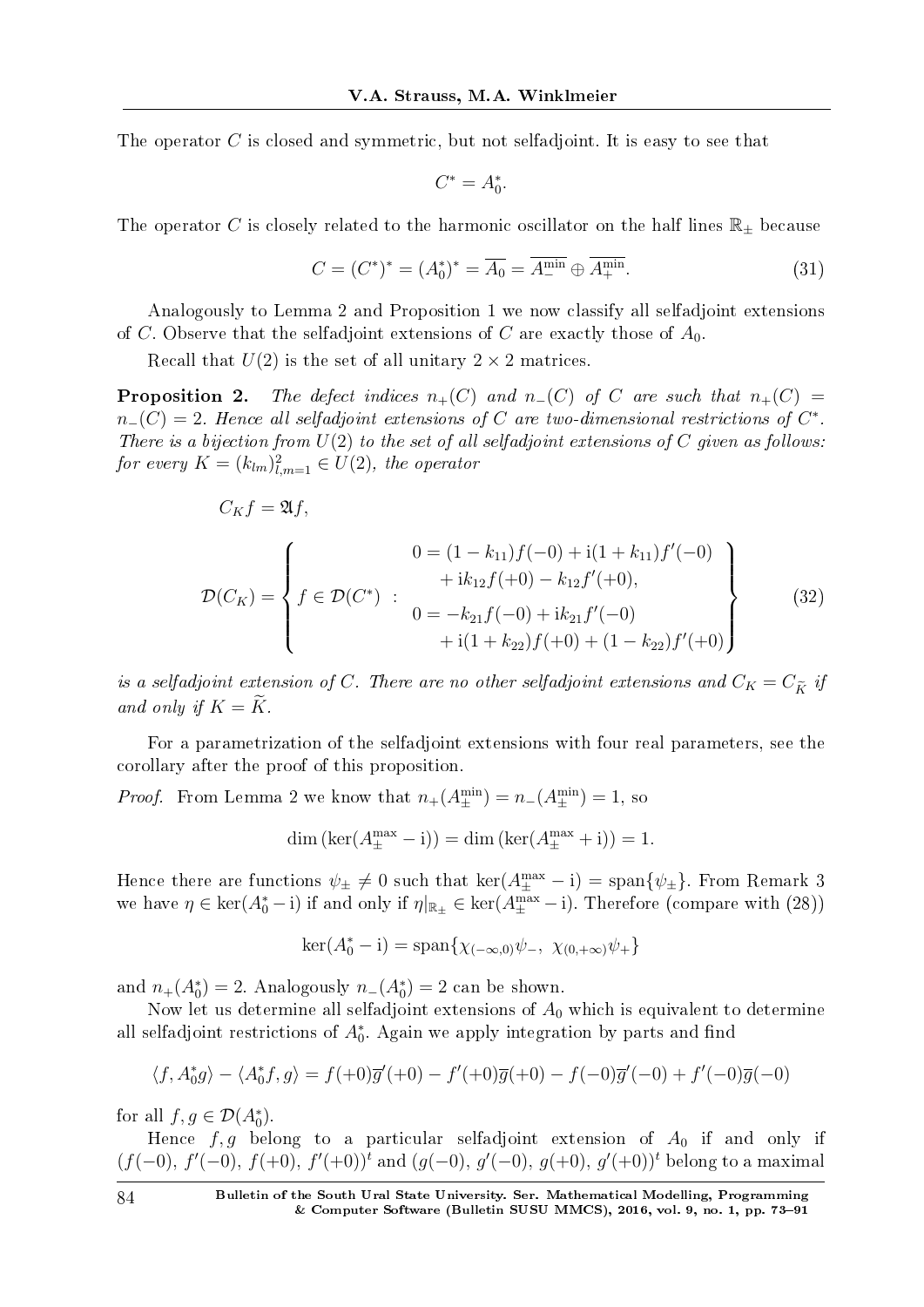neutral subspace of  $(\mathbb{C}^4, [\cdot, \cdot])$  where

$$
\begin{bmatrix}\n x_1 \\
x_2 \\
x_3 \\
x_4\n\end{bmatrix},\n\begin{bmatrix}\n y_1 \\
y_2 \\
y_3 \\
y_4\n\end{bmatrix} := \left\langle \begin{pmatrix}\n 0 & -i & 0 & 0 \\
i & 0 & 0 & 0 \\
0 & 0 & 0 & i \\
0 & 0 & -i & 0\n\end{pmatrix},\n\begin{bmatrix}\n x_1 \\
x_2 \\
x_3 \\
x_4\n\end{bmatrix},\n\begin{bmatrix}\n y_1 \\
y_2 \\
y_3 \\
y_4\n\end{bmatrix}\n\right\rangle
$$
\n
$$
= i(x_1\overline{y}_2 - x_2\overline{y}_1 - x_3\overline{y}_4 + x_4\overline{y}_3).
$$

Every maximal neutral subspace has dimension 2. Let

$$
v_1 = \frac{1}{\sqrt{2}} (1, i, 0, 0)^t, \quad v_2 = \frac{1}{\sqrt{2}} (0, 0, i, 1)^t,
$$
  

$$
w_1 = \frac{1}{\sqrt{2}} (1, -i, 0, 0)^t, w_2 = \frac{1}{\sqrt{2}} (0, 0, -i, 1)^t.
$$

Then  $L_{+} = \text{span}\{v_1, v_2\}$  is a maximal positive and  $L_{-} = \text{span}\{w_1, w_2\}$  is a maximal negative subspace of  $(\mathbb{C}^4, [\cdot, \cdot])$  and all maximal neutral subspaces are of the form

$$
L_K = \{v + Kv : v \in L_+\} = \{w + K^*w : w \in L_-\}^{[\perp]} = \{w - K^*w : w \in L_-\}^{\perp}
$$

where K is a unitary operator from  $L_+$  to  $L_-$  and  $\lfloor \perp \rfloor$  denotes the orthogonal complement with respect to the inner product [ $\cdot$ ,  $\cdot$ ]. With respect to the basis vectors  $v_1, v_2, w_1, w_2, K$ can be written as quadratic matrix

$$
K = \begin{pmatrix} k_{11} & k_{12} \\ k_{21} & k_{22} \end{pmatrix}
$$
 (33)

with  $k_{jk} \in \mathbb{C}$  (for the form of these numbers see the corollary after this proof). With respect to the standard unit vectors  $e_1, e_2, e_3, e_4$  in  $\mathbb{C}^4$ , the space  $L_K$  can be written as

$$
L_{K} = \text{span}\left\{ \begin{pmatrix} 1 + k_{11} \\ i(1 - k_{11}) \\ -ik_{21} \\ k_{21} \end{pmatrix}, \begin{pmatrix} k_{12} \\ -ik_{12} \\ i(1 - k_{22}) \\ 1 + k_{22} \end{pmatrix} \right\}
$$

$$
= \left(\text{span}\left\{ \begin{pmatrix} 1 - \overline{k}_{11} \\ -i(1 + \overline{k}_{11}) \\ -i\overline{k}_{12} \\ -\overline{k}_{12} \end{pmatrix}, \begin{pmatrix} -\overline{k}_{21} \\ -i\overline{k}_{21} \\ -i(1 + \overline{k}_{22}) \\ 1 - \overline{k}_{22} \end{pmatrix} \right\} \right\} (34)
$$

where  $K = (k_{ij})_{ij=1}^2$  as in (33). From (34) it follows that every selfadjoint extension of C is given by  $(32)$ .

It is well-known that  $U(2)$  is parameterized by four real parameters  $\phi, \alpha, \beta_1, \beta_2 \in \mathbb{R}$ . Every  $K \in U(2)$  is given by

$$
K = e^{i\phi} \begin{pmatrix} e^{i\beta_1} \sin \alpha & e^{-i\beta_2} \cos \alpha \\ e^{i\beta_2} \cos \alpha & -e^{-i\beta_1} \sin \alpha \end{pmatrix}
$$
 (35)

for fixed  $\phi$ ,  $\alpha$ ,  $\beta_1$ ,  $\beta_2$ .

Вестник ЮУрГУ. Серия «Математическое моделирование<br>и программирование» (Вестник ЮУрГУ ММП). 2016. Т. 9, № 1. С. 73–91

85

 $\Box$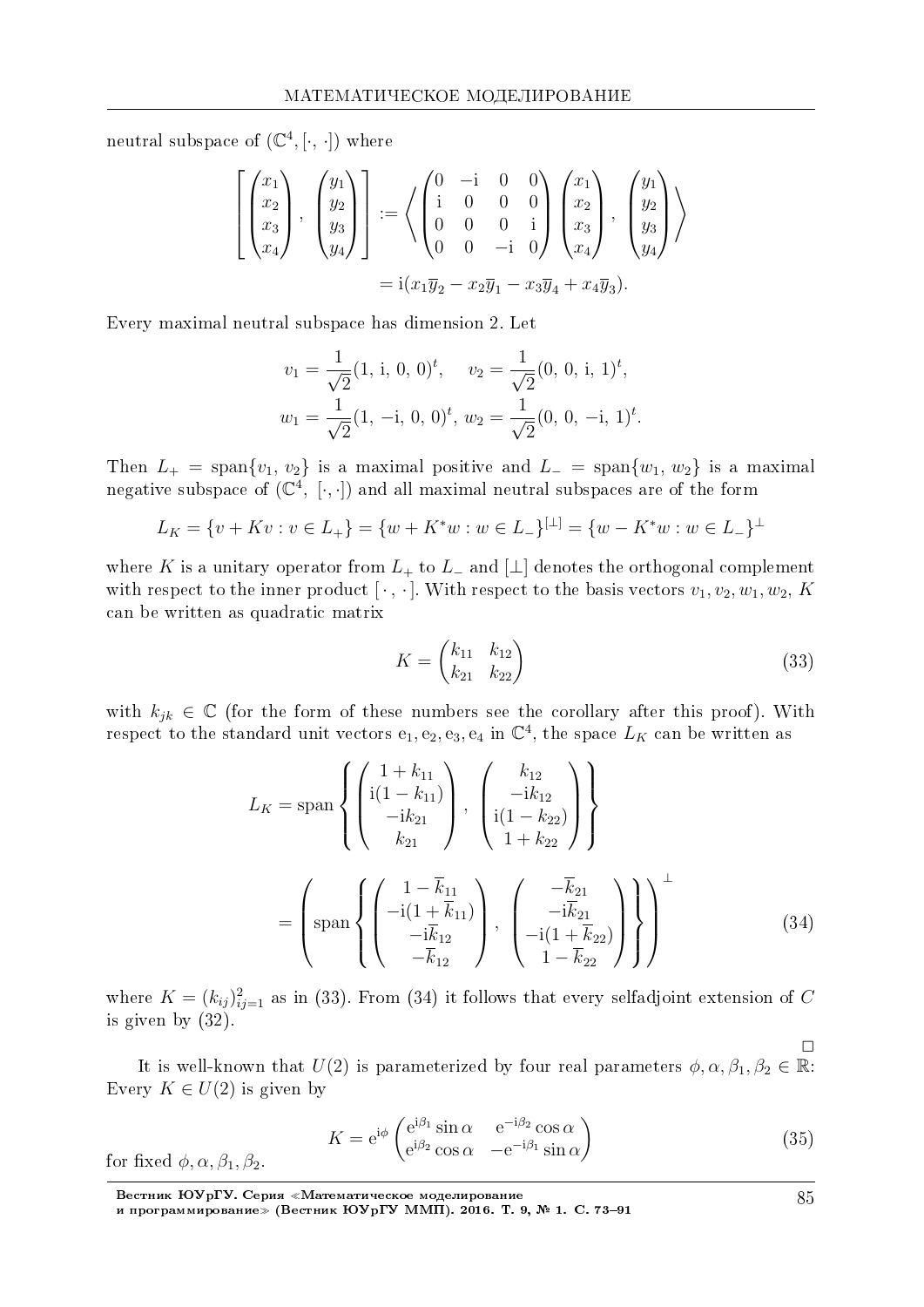Therefore the boundary conditions in (32) can be rewritten as follows:

**Corollary 2.** Let  $K \in U(2)$  be as in (35). Then  $f \in \mathcal{D}(C_K)$  if and only if  $f \in \mathcal{D}(C^*)$ and f satisfies the boundary conditions

$$
0 = (1 - e^{i\phi} e^{i\beta_1} \sin \alpha) f(-0) + i(1 + e^{i\phi} e^{i\beta_1} \sin \alpha) f'(-0) + i e^{i\phi} e^{-i\beta_2} \cos \alpha f(+0) - e^{i\phi} e^{-i\beta_2} \cos \alpha f'(+0),
$$
  
\n
$$
0 = -e^{i\phi} e^{i\beta_2} \cos \alpha f(-0) + i e^{i\phi} e^{i\beta_2} \cos \alpha f'(-0) + i(1 - e^{i\phi} e^{-i\beta_1} \sin \alpha) f(+0) + (1 + e^{i\phi} e^{-i\beta_1} \sin \alpha) f'(+0).
$$
\n(36)

In the following subsections we discuss particular choices of *K*.

## 3.1. Classical Harmonic Oscillator

Let  $K = \begin{pmatrix} 0 & -1 \ -1 & 0 \end{pmatrix}$ . For instance, we can choose  $\alpha = \beta_1 = \beta_2 = 0$ ,  $\phi = \pi$ . Then the boundary conditions (32) reduce to

$$
f(-0) = f(+0)
$$
 and  $f'(-0) = f'(+0)$ .

Hence  $C_K = A$  is the classical harmonic oscillator.

## 3.2. Boundary Conditions such that  $C_K = B_\theta$

Let  $\beta_1 = \beta_2 = 0$ ,  $\alpha \in (0, \pi)$ ,  $\phi = \alpha + \pi/2$ . Then

$$
K = ie^{i\alpha} \begin{pmatrix} \sin \alpha & \cos \alpha \\ \cos \alpha & -\sin \alpha \end{pmatrix}.
$$

and the boundary conditions (36) become

$$
0 = \left(1 - ie^{i\alpha} \sin \alpha\right) f(-0) + i \left(1 + ie^{i\alpha} \sin \alpha\right) f'(-0)
$$

$$
- e^{i\alpha} \cos \alpha \left(f(+0) + if'(+0)\right),
$$

$$
0 = -ie^{i\alpha} \cos \alpha \left(f(-0) - if'(-0)\right)
$$

$$
+ i \left(1 - ie^{i\alpha} \sin \alpha\right) f(+0) + \left(1 + ie^{i\alpha} \sin \alpha\right) f'(+0),
$$

$$
(37)
$$

which, for  $\alpha \neq \pi/2$  is true if and only if

$$
f(-0) = f(+0) =: f(0)
$$
 and  $f'(-0) - f'(+0) = 2 \tan \alpha f(0)$ . (38)

Choose  $\theta \in [0, \pi)$  such that  $\cot \theta = -$ *√*  $2 \tan \alpha$ . Then  $C_K = B_\theta$  with  $K$  as above. For  $\alpha = \pi/2$ , the conditions (37) are equivalent to  $f(+0) = f(-0) = 0$ .

86 Bulletin of the South Ural State University. Ser. Mathematical Modelling, Programming & Computer Software (Bulletin SUSU MMCS), 2016, vol. 9, no. 1, pp. 73–91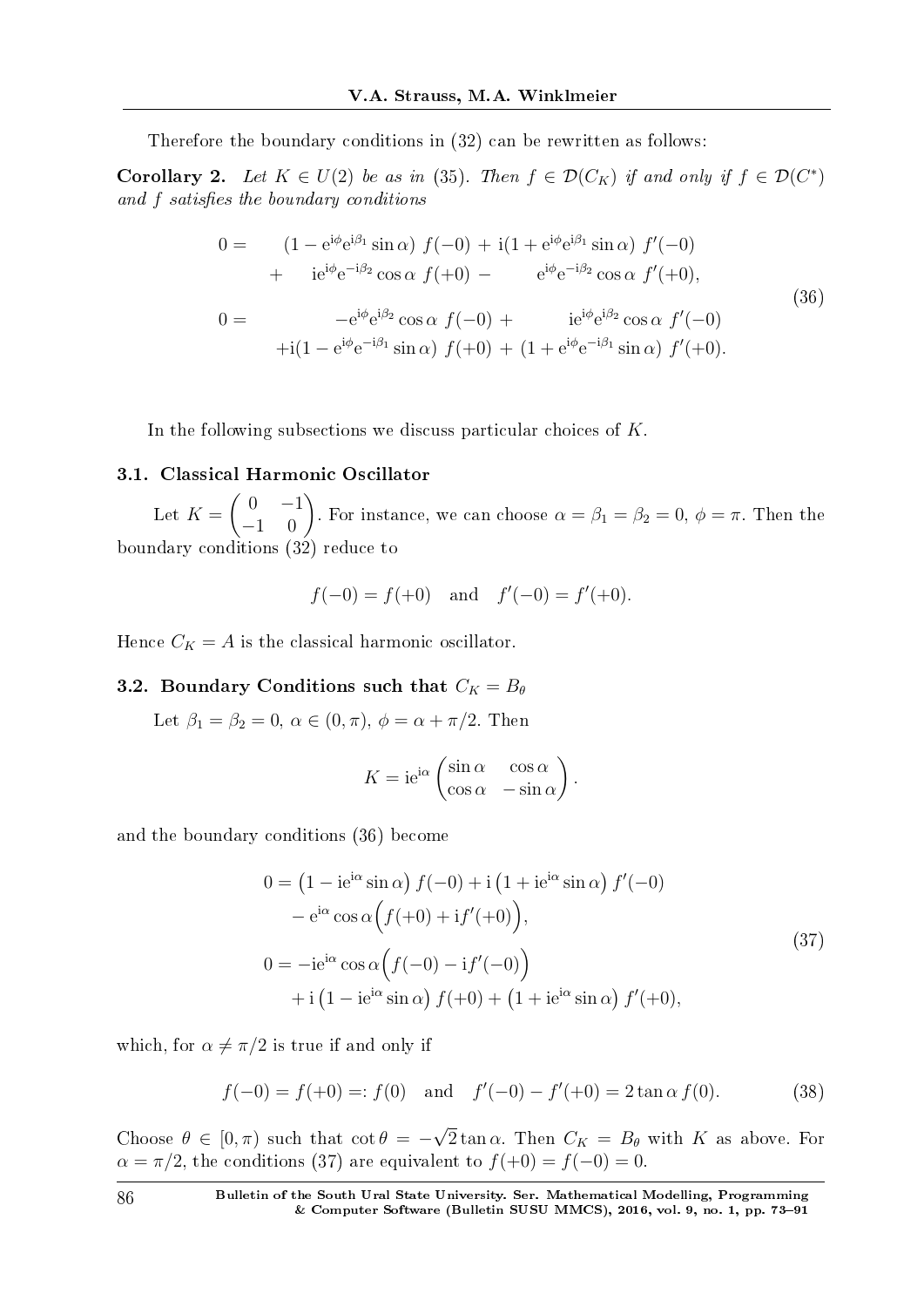#### 3.3. Boundary Conditions with Continuous Derivative

Let  $\alpha \in (0, \pi)$  and let  $\beta_1 = \beta_2 = 0$ ,  $\phi = \pi/2 - \alpha$ . Note that  $e^{i\phi} = ie^{-i\alpha}$  and

$$
K = ie^{-i\alpha} \begin{pmatrix} \sin \alpha & \cos \alpha \\ \cos \alpha & -\sin \alpha \end{pmatrix}
$$

Then equations (36) become

$$
0 = e^{-i\alpha} \cos \alpha f(-0) + i(1 + ie^{-i\alpha} \sin \alpha) f'(-0)
$$
  
\n
$$
- e^{-i\alpha} \cos \alpha (f(+0) + if'(+0))
$$
  
\n
$$
0 = -e^{-i\alpha} \cos \alpha (if(-0) + f'(-0))
$$
  
\n
$$
+ ie^{-i\alpha} \cos \alpha f(+0) + (1 + ie^{-i\alpha} \sin \alpha) f'(+0).
$$
  
\n(39)

*.*

If  $\alpha \neq \pi/2$ , then (39) is equivalent to

$$
f'(-0) = f'(+0) =: f'(0)
$$
 and  $f(+0) - f(-0) = -2 \tan \alpha f'(0)$ . (40)

If  $\alpha = \pi/2$ , then (39) is equivalent to  $f'(-0) = f'(+0) = 0$ .

# 4. Interpretation of Some Extensions Via *δ*- and *δ ′* -Type Interactions

Observe that the operator *A* from (3) is closed. Hence the set  $H_+ := \mathcal{D}(A)$  becomes a Hilbert space with the norm

$$
||f||_{+} := ||f||_{A} := (||f||^{2} + ||Af||^{2})^{\frac{1}{2}}, \quad f \in H_{+}.
$$

Let  $H_0 := L_2(\mathbb{R})$ . In addition to the usual norm on *H*, define

$$
||f||_- := \sup\{|\langle f, g \rangle| : g \in H_+, ||g||_+ \le 1\}, \qquad f \in H_0,
$$

and we define  $H$ <sup>−</sup> to be the closure of  $H_0$  with respect to the norm  $\|\cdot\|$ <sup>−</sup>. Then  $(H$ <sup>−</sup>,  $\|\cdot\|$ <sup>−</sup>) is a Hilbert space and it can be viewed as the dual space of  $H_+$ . Observe that we have the continuous inclusions

$$
H_+\subset H_0\subset H_-.
$$

On says that  $H_0$  is *rigged* by  $H_+$  and  $H_-$ , see, for instance, [2], Chapter 14.

If  $T : H_+ \to H_0$  is a bounded linear operator, then define its adjoint operator  $T^*$  :  $H_0 \rightarrow H_-\text{ as the unique bounded linear operator that satisfies$ 

$$
\langle Tf, g \rangle = \langle f, T^*g \rangle, \qquad f \in H_+, \ g \in H_0,
$$

where  $\langle \cdot, \cdot \rangle$  denotes the inner product on  $H_0$ .

Let us define the functions

$$
w_1(t) = \begin{cases} v(t,0), & \text{if } t > 0, \\ v(-t,0), & \text{if } t < 0, \end{cases} \qquad w_2(t) = \begin{cases} v(t,0), & \text{if } t > 0, \\ -v(-t,0), & \text{if } t < 0, \end{cases}
$$

Вестник ЮУрГУ. Серия «Математическое моделирование

и программирование≫ (Вестник ЮУрГУ ММП). 2016. Т. 9, № 1. С. 73–91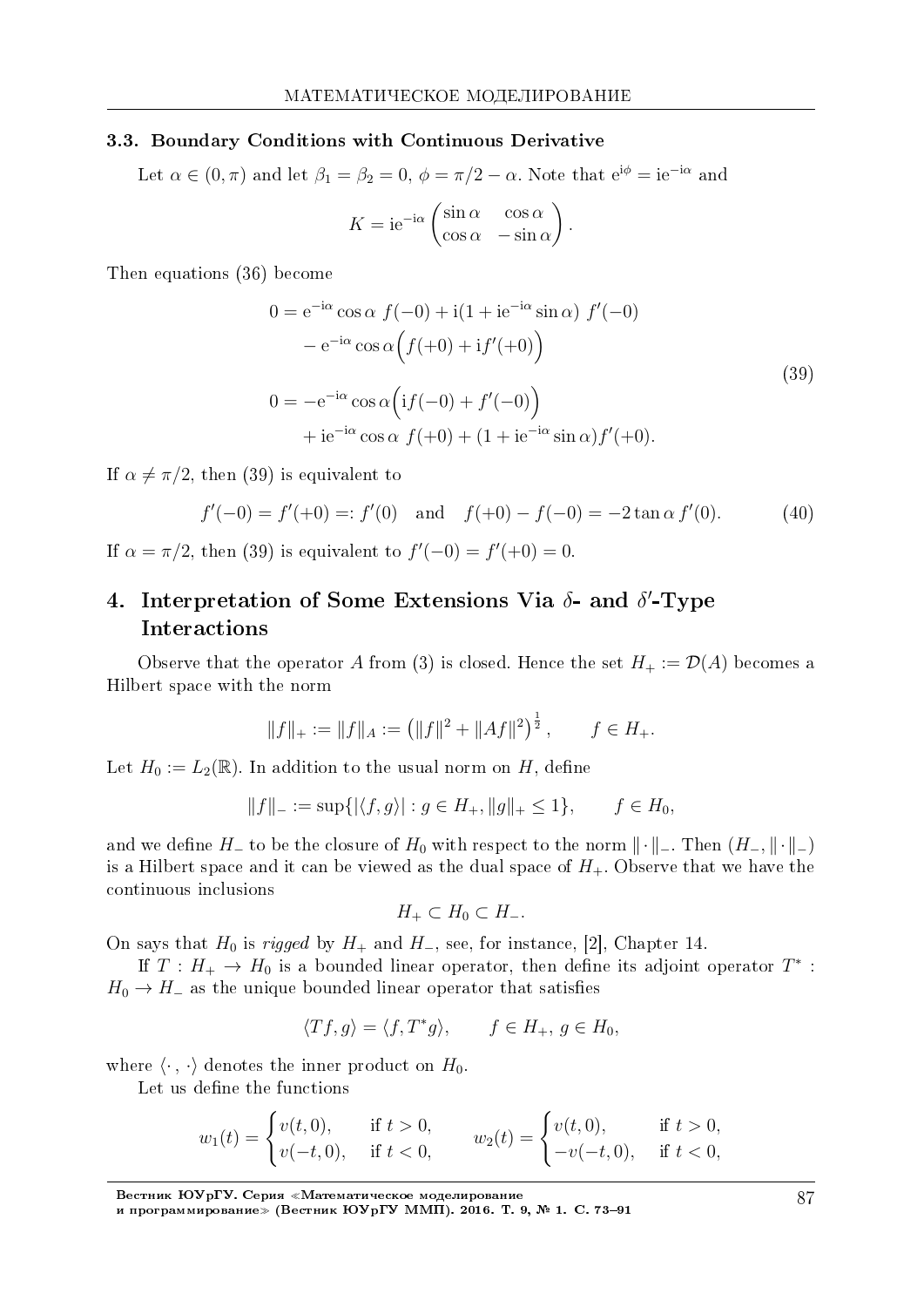with *v* as in (25). Clearly  $w_1, w_2 \in H_0 \subset H_-\$ . Observe that

$$
w_1(+0) = w_1(-0) = w_2(+0) = -w_2(-0) = v(0,0) = G(0)
$$
\n(41)

and 
$$
w'_1(+0) = -w'_1(-0) = w'_2(+0) = w'_2(-0) = v'(0,0) = -1.
$$
 (42)

Lemma 7. The linear functionals

$$
\delta: H_+ \to \mathbb{C}, \quad \delta f = f(0),
$$
  

$$
\delta': H_+ \to \mathbb{C}, \quad \delta' f = f'(0)
$$

are bounded and

$$
\delta f = \frac{1}{2} \langle Af, w_1 \rangle, \quad \delta' f = \frac{1}{2G(0)} \langle Af, w_2 \rangle, \qquad f \in H_+.
$$

*Proof.* Note that for any  $f \in H_+ = \mathcal{D}(A)$  and  $j = 1, 2$ , using integration by parts twice, we have

$$
\langle Af, w_j \rangle = \int_{-\infty}^{+\infty} (Af)(t) \cdot w_j(t) dt
$$
  
\n
$$
= \int_{-\infty}^{0} (-f''(t) + t^2 f(t))w_j(t) dt + \int_{0}^{+\infty} (-f''(t) + t^2 f(t))w_j(t) dt
$$
  
\n
$$
= \int_{-\infty}^{0} f(t)(-w_j''(t) + t^2 w_j(t)) dt + \int_{0}^{+\infty} f(t)(-w_j''(t) + t^2 w_j(t)) dt
$$
  
\n
$$
+ f'(0)\{w_j(+0) - w_j(-0)\} + f(0)\{w_j'(-0) - w_j'(+0)\}
$$
  
\n
$$
= f'(0)\{w_j(+0) - w_j(-0)\} + f(0)\{w_j'(-0) - w_j'(+0)\},
$$

so the second claim follows from (41). Now the boundedness of  $\delta$  and  $\delta'$  is clear, since  $|\delta f| = |\frac{1}{2}$  $\frac{1}{2}\langle Af, w_1 \rangle \leq \frac{1}{2}||Af|| \, ||w_1|| \leq \frac{1}{2}||f||_+ ||w_1||$ , and analogously  $|\delta' f| \leq \frac{1}{2G(0)}||f||_+ ||w_1||$ .  $\Box$ 

Recall that in our case,  $H_+ \subset \mathcal{D}(A_0^*) \subset H_0 \subset H_-$ . By definition of  $H_+$ , the operator

$$
\widetilde{A}: H_+ \to H_0, \qquad \widetilde{A}f = Af
$$

is bounded. Let us calculate how  $A^*$  acts on elements  $g \in \mathcal{D}(A_0^*)$ . As in the proof of Lemma 7, integration by parts gives for  $f \in H_+$ 

$$
\langle Af, g \rangle = \{\overline{g}(+0) - \overline{g}(-0)\} f'(0) + \{\overline{g}'(-0) - \overline{g}'(+0)\} f(0) + \langle f, A_0^* g \rangle
$$
  
=  $\{\overline{g}(+0) - \overline{g}(-0)\} \frac{1}{2G(0)} \langle Af, w_2 \rangle + \{\overline{g}'(-0) - \overline{g}'(-0)\} \frac{1}{2} \langle Af, w_1 \rangle + \langle f, A_0^* g \rangle$   
=  $\{\overline{g}(+0) - \overline{g}(-0)\} \frac{1}{2G(0)} \langle f, \widetilde{A}^* w_2 \rangle + \{\overline{g}'(-0) - \overline{g}'(+0)\} \frac{1}{2} \langle f, \widetilde{A}^* w_1 \rangle + \langle f, A_0^* g \rangle.$ 

88 Bulletin of the South Ural State University. Ser. Mathematical Modelling, Programming & Computer Software (Bulletin SUSU MMCS), 2016, vol. 9, no. 1, pp.  $73-91$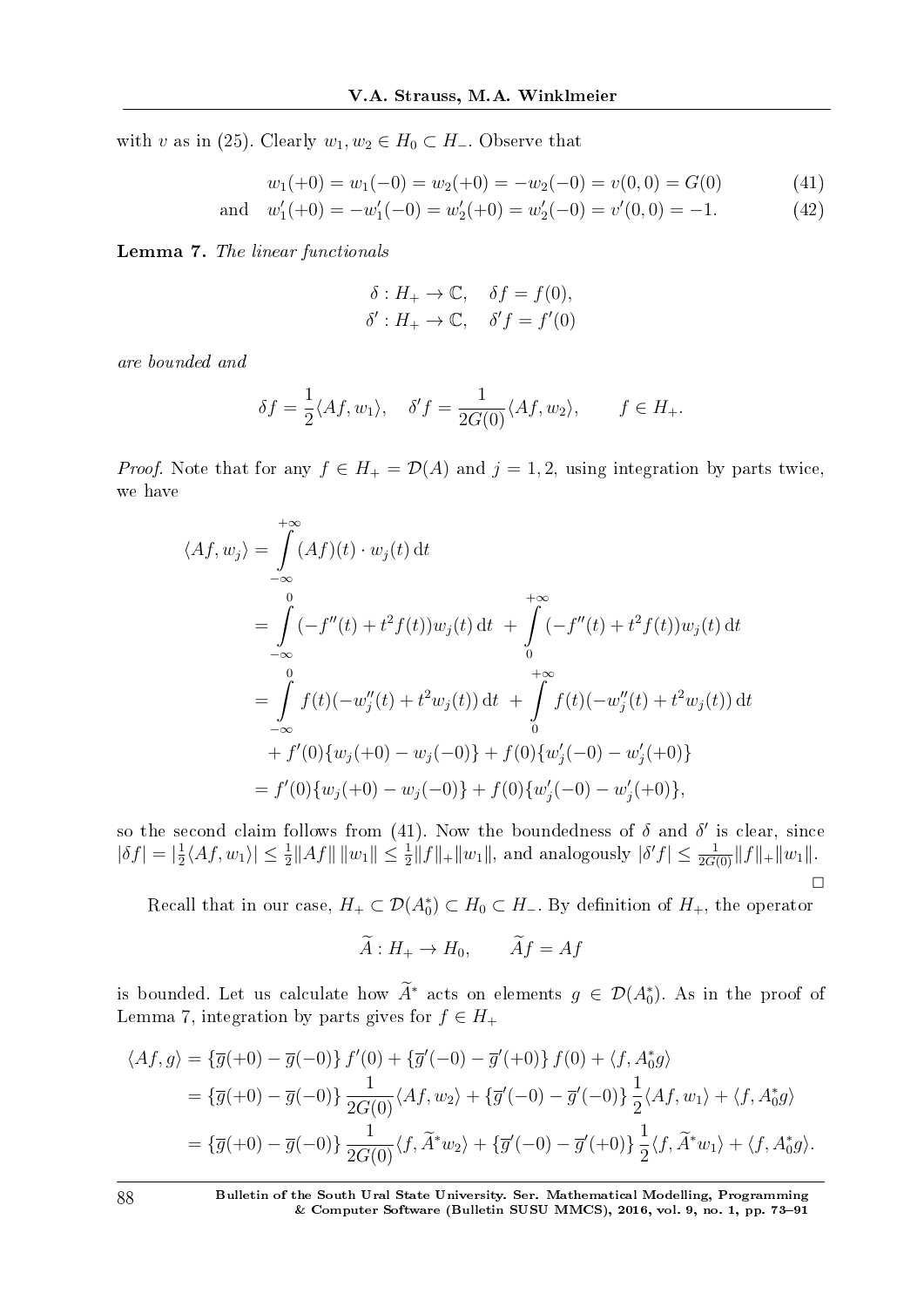So by Lemma 7, we obtain

$$
\widetilde{A}^* g = \frac{\overline{g}(+0) - \overline{g}(-0)}{2G(0)} \widetilde{A}^* w_2 + \frac{\overline{g'}(-0) - \overline{g'}(+0)}{2} \widetilde{A}^* w_1 + A_0^* g,
$$

or, if we identify  $H_-\text{ and } (H_+)'$ ,

$$
\widetilde{A}^*g = \{\overline{g}(+0) - \overline{g}(-0)\}\delta' - \{\overline{g'}(+0) - \overline{g'}(-0)\}\delta + A_0^*g \in (H_+)'.
$$

Hence  $A_0^*$  can be seen as a perturbation of  $A^*$ :

$$
A_0^* g = \widetilde{A}^* g - \{\overline{g}(+0) - \overline{g}(-0)\} \delta' + \{\overline{g'}(+0) - \overline{g'}(-0)\} \delta \in (H_+)' \tag{43}
$$

for  $g \in \mathcal{D}(A_0^*)$ . Recall that the operators  $B_\theta$  from Section 2 and  $C_K$  from Section 3 satisfy  $B \subset B_{\theta} \subset A_0^*$  and  $C \subset C_K \subset A_0^*$ . So we obtain the following:

• Any function  $g \in \mathcal{D}(C_K)$  with *K* as in Subsection 3.1 satisfies  $g(-0) = g(+0)$  and  $g'(-0) = g'(+0)$ , hence

$$
C_K g = \widetilde{A}^* g = A_0^* g.
$$

• Any function  $g \in \mathcal{D}(C_K)$  with *K* as in Subsection 3.2 and  $\alpha \neq \pi/2$  satisfies  $g(-0)$  =  $g(+0)$  and  $g'(-0) - g'(+0) = 2 \tan \alpha \ g(0)$ , hence

$$
C_K g = A_0^* g = \widetilde{A}^* g - 2 \tan \alpha \ g(0) \delta.
$$

If we take  $\theta$  such that  $\cot \theta = -$ *√*  $2 \tan \alpha$ , we obtain

$$
B_{\theta}g = C_K g = \sqrt{2} \cot \theta \ g(0)\delta + \widetilde{A}^*g.
$$

Note that  $B_{\theta}$  has exactly one negative eigenvalue if  $\theta \in (\pi/2 + \alpha_A, \pi)$  and this Note that  $D_{\theta}$  has exactly one negative eigenvalue if  $\sigma \in (\pi/2 + \alpha_A, \pi)$  and<br>eigenvalue decreases monotonically to  $-\infty$  as  $\theta \to \pi$ , that is  $\sqrt{2}\cot(\theta) \to -\infty$ .

• Any function  $g \in \mathcal{D}(C_K)$  with *K* as in Subsection 3.3 satisfies  $g'(-0) = g'(+0)$  and *g*(+0) − *g*(−0) = −2 tan *α g*<sup> $′$ </sup>(0). Hence, for  $α ≠ π/2$ 

$$
C_K g = A_0^* g = \tilde{A}^* g + 2 \tan \alpha \ g'(0) \delta'.
$$

# 5. Closing Remarks

The 3-dimensional point potential for the Schrodinger operator was considered by Zeldovich [16] and Berezin and Faddeev [3]. The free Schrödinger operator with 1dimensional singular potential at 0 was investigated by Seba in [11] and then later by Kurasov in [10]. Both use von Neumann's extension theory to obtain selfadjoint extensions of a given differential operator on  $\mathbb{R} \setminus \{0\}$  and interpret their results in terms of *δ*- and *δ ′* -interactions at 0. See [1] for more information on this direction. The 1 dimensional harmonic oscillator with *δ*-interaction at the origin was considered for instance by Gadella, Glasser and Nieto in [7] and Viana-Gomes and Peres in [13]. In both works the eigenfuntions are calculated in terms of confluent hypergeometric functions. Moreover, it is shown that the eigenvalues with odd eigenfunctions are not changed, whereas the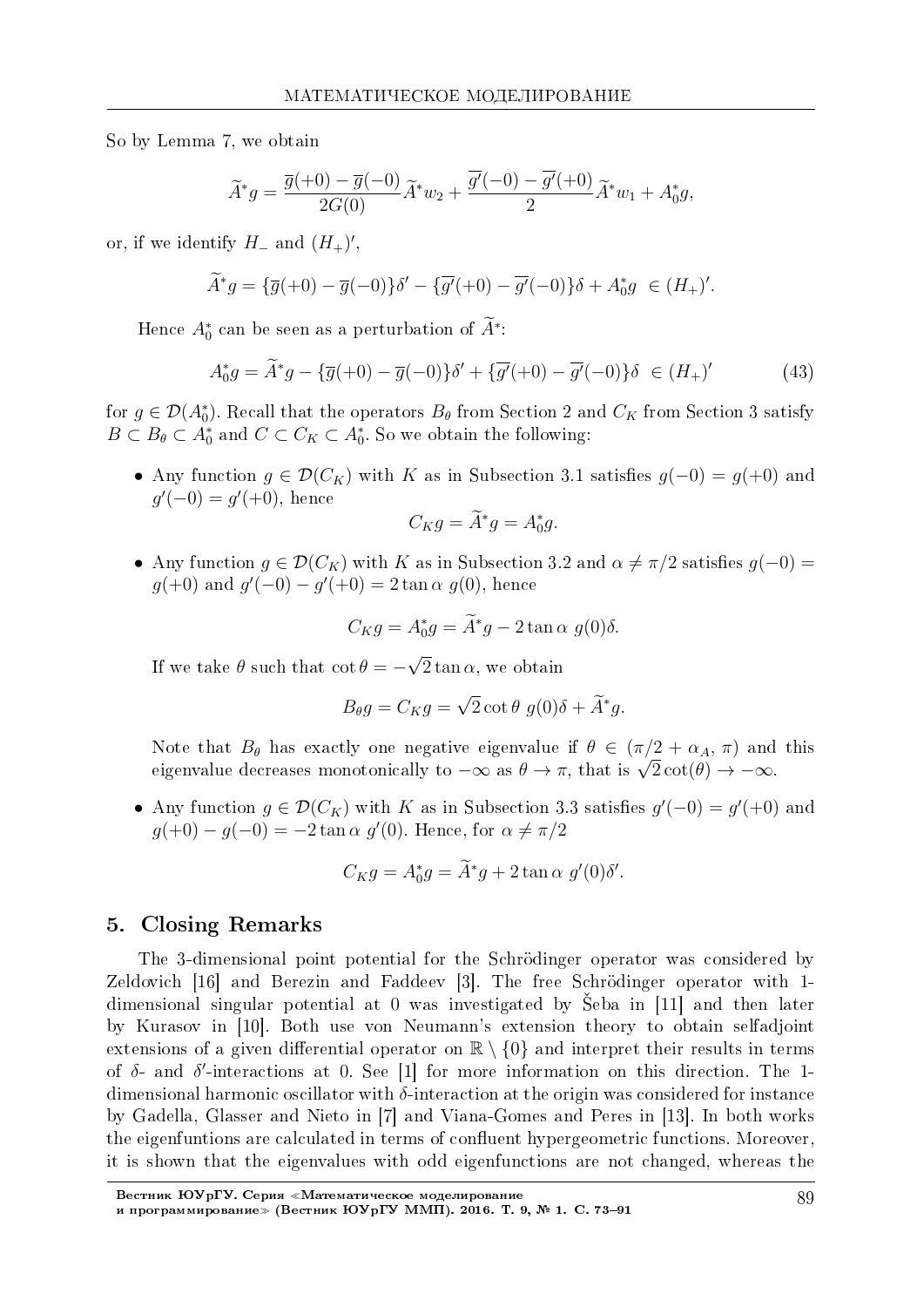eigenvalues with even eigenfunctions increase (for  $c > 0$ ) or decrease (for  $c < 0$ ) when compared with the eigenvalues of the harmonic oscillator without singular perturbation.

Acknowledgment. We are grateful to the "Fondo de Investigaciones de la Facultad de Ciencias de la Universidad de los Andes, Convocatoria 2014-1 para la Financiacion de proyectos de Investigación Categoría: Profesores De Planta ", project "Operadores lineales en espacios con producto interno indefinido", for its financial support.

# $Ref$ eferences / Литература

- 1. Albeverio S., Gesztesy F., Høegh-Krohn R., Holden H. Solvable Models in Quantum Mechanics. AMS Chelsea Publishing, Providence, RI, 2005.
- 2. Berezansky Y.M., Sheftel Z.G., Us G.F. Functional Analysis. Vol. II, Volume 86 of Operator Theory: Advances and Applications. Birkhauser Verlag, Basel, 1996.
- 3. Berezin F.A., Faddeev L.D. A Remark on Schrodinger's Equation with a Singular Potential. Soviet Mathematics. Doklady,  $1961$ , no. 2, pp. 372-375.
- 4. Chernoff P.R., Hughes R.J. A New Class of Point Interactions in One Dimension. *Journal of* Functional Analysis, 1993, vol. 111, no. 1, pp. 97-117. DOI: 10.1006/jfan.1993.1006
- 5. Eastham M.S.P. The Asymptotic Solution of Linear Differential Systems. Applications of the Levinson Theorem. Oxford, Clarendon Press, 1989.
- 6. Gadella M., Glasser M.L., Nieto L.M. The Infinite Square Well with a Singular Perturbation. International Journal of Theoretical Physics, 2011, vol. 50, no. 7, pp. 2191-2200. DOI: 10.1007/s10773-011-0690-5
- 7. Gadella M., Glasser M.L., Nieto L.M. One Dimensional Models with a Singular Potential of the Type  $-\alpha\delta(x)+\beta\delta'(x)$ . International Journal of Theoretical Physics, 2011, vol. 50, no. 7, pp. 2144-2152.
- 8. Gohberg I., Lancaster P., Rodman L. Indefinite Linear Algebra and Applications. Birkhäuser Verlag, Basel, 2005.
- 9. Kato T. Perturbation Theory for Linear Operators. Die Grundlehren der mathematischen Wissenschaften, Band 132. New York, Springer-Verlag New York, 1966.
- 10. Kurasov P. Distribution Theory for Discontinuous Test Functions and Differential Operators with Generalized Coefficients. Journal of Mathematical Analysis and Applications, 1996, vol. 201, no. 1, pp. 297-323. DOI: 10.1006/jmaa.1996.0256
- 11. Seba P. The Generalized Point Interaction in One Dimension. Czechoslovak Journal of Physics B, 1986, vol. 36, no. 6, pp. 667–673. DOI: 10.1007/BF01597402
- 12. Triebel H. Higher Analysis. Hochschulbucher fur Mathematik. [University Books for Mathematics]. Johann Ambrosius Barth Verlag GmbH, Leipzig, 1992.
- 13. Viana-Gomes J., Peres N.M.R. Solution of the Quantum Harmonic Oscillator Plus a Delta-Function Potential at the Origin: the Oddness of its Even-Parity Solutions. European Journal of Physics, 2011, vol. 32, no. 5, pp. 1377–1384. DOI:  $10.1088/0143-0807/32/5/025$
- 14. Weidmann J. Linear Operators in Hilbert Spaces, Volume 68 of Graduate Texts in Mathematics. New York, Berlin, Springer-Verlag, 1980.
- 15. Weidmann J. Spectral Theory of Ordinary Differential Operators, Volume 1258 of Lecture Notes in Mathematics. Berlin, Springer-Verlag, 1987.